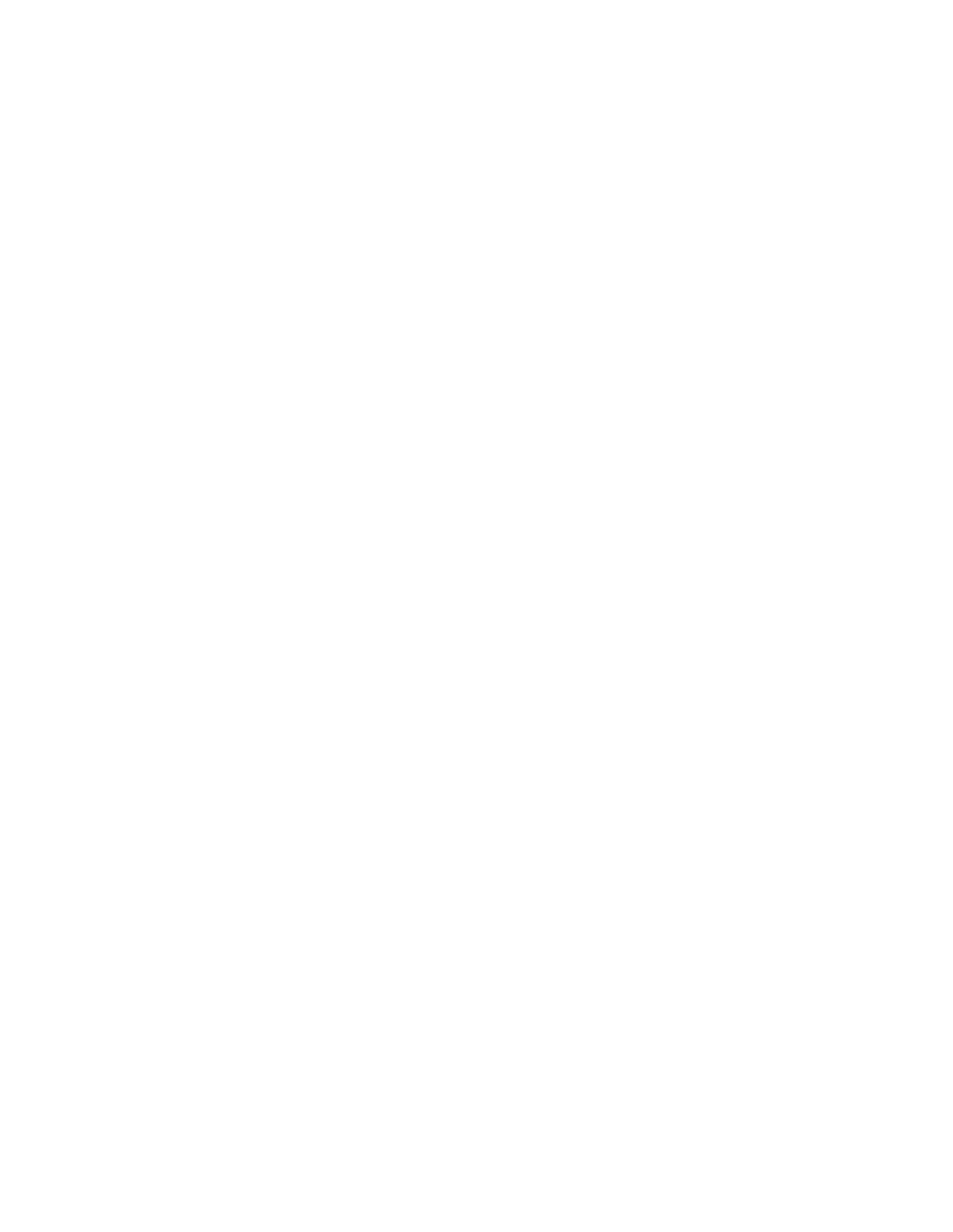

#### **PORTLAND PUBLIC SCHOOLS**  501 North Dixon Street / Portland, OR 97227

Email: rctracy@pps.k12.or.us **Richard C. Tracy** 

Telephone: (503) 916-3258 District Performance Auditor

#### MEMORANDUM

To: Board of Education

From: Richard C. Tracy, District Performance Auditor

Date: April 2012

Re: Performance Measurement and Reporting - Performance Audit

Attached is my audit report on Performance Measurement and Reporting at the Portland Public School district. I performed this audit in response to the 2011-12 Performance Audit Plan approved by the School Board.

I would like to thank the District management and staff for their assistance and cooperation in conducting this audit.

I look forward to meeting with you at upcoming Board and committee meetings to more fully discuss the report's findings and recommendations. Thank you for your ongoing support of performance auditing.

cc: Carole Smith Zeke Smith Jollee Patterson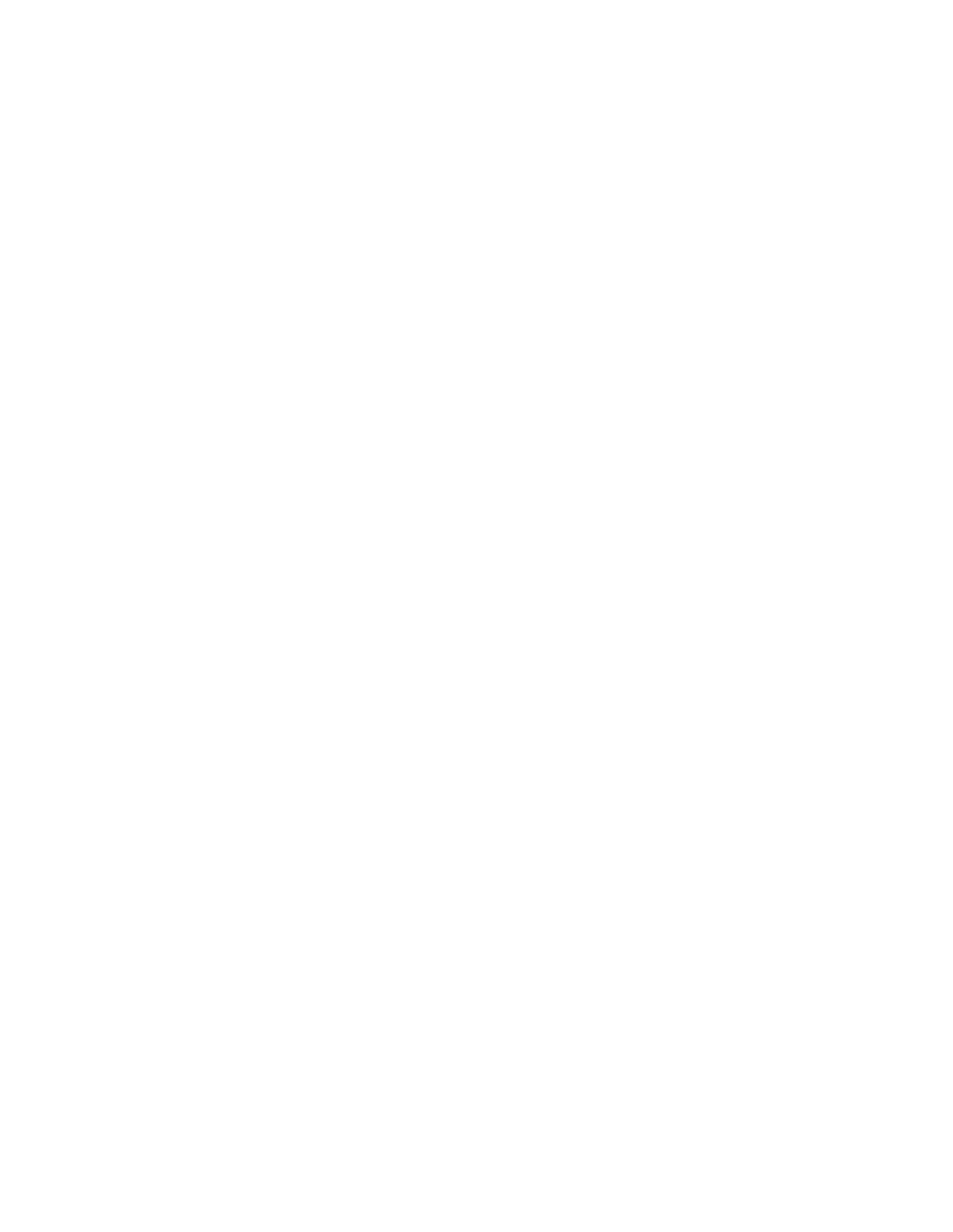## **Contents**

| Managing the performance of public agencies                         |
|---------------------------------------------------------------------|
| Measuring and reporting on school performance                       |
| Performance measurement and reporting at Portland Public Schools    |
| Audit objectives, scope, and methods                                |
|                                                                     |
| PPS compared to best practices                                      |
| Milestones Framework: A strong foundation                           |
| PPS Strategic Plan partially completed                              |
| Additional actions to improve performance measurement and reporting |
|                                                                     |
|                                                                     |
| <b>APPENDICES</b>                                                   |

|--|--|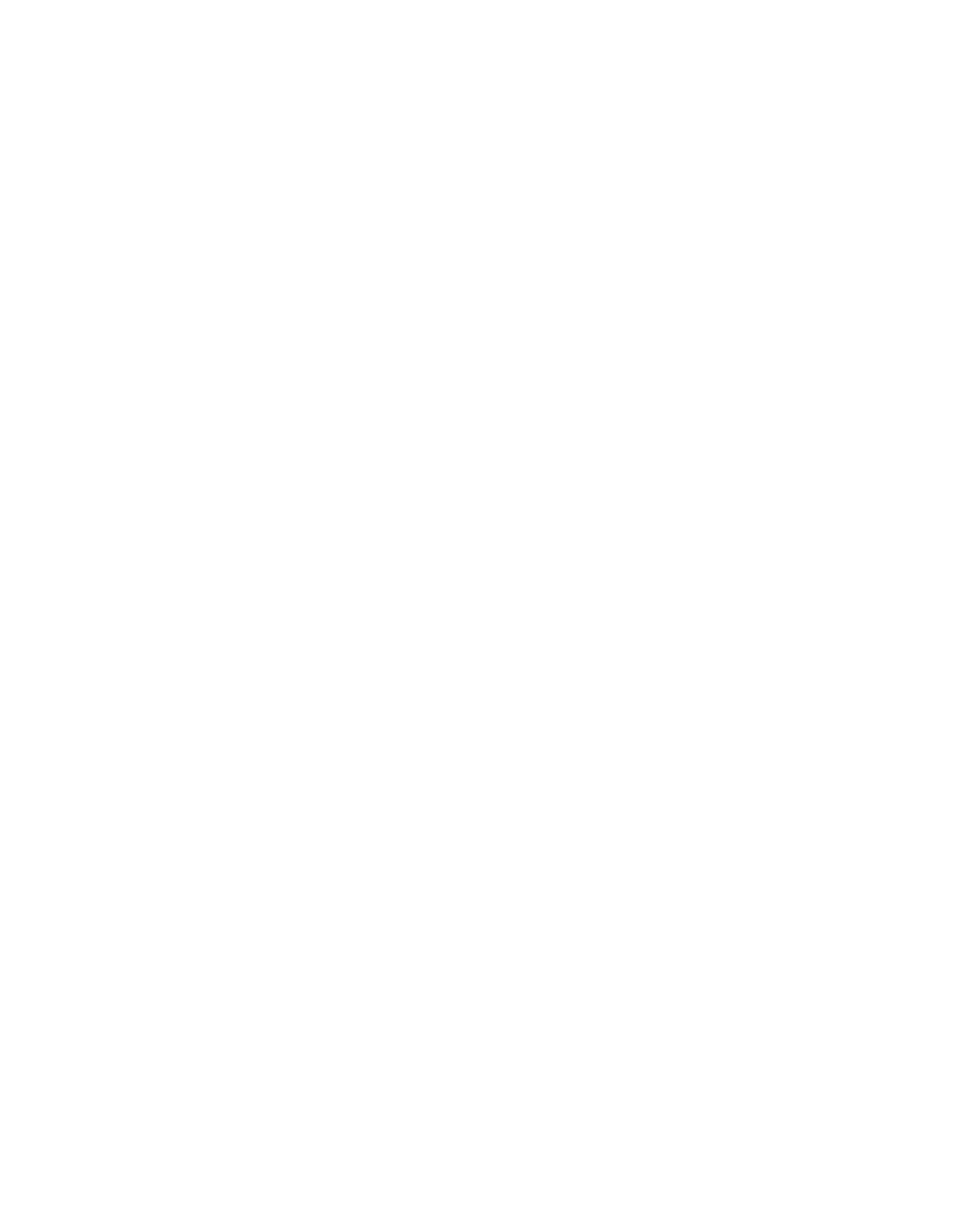## **SUMMARY**

ver the past two decades, school districts around the country are placing more emphasis on measuring and reporting on school performance. Much of this effort is the result of increased accountability demands from federal and state ver the past two decades, school districts around the country are placing more emphasis on measuring and reporting on school performance. Much of this effort is the result of increased accountability demands from federal a Behind legislation. School districts are also responding to school reform initiatives sponsored by various organizations including the Council of the Great City Schools, the Malcolm Baldrige quality awards, and private groups such as the Eli Broad and the Bill and Melinda Gates foundations. Increased national interest in improving U.S. student achievement and the continuing pressures on local school budgets has also played a role in encouraging school districts to develop new practices for measuring and reporting on the outcomes of education and the efficiency of service delivery.

Portland Public Schools has certainly not been immune to these initiatives to improve the measurement and reporting of school district performance. The district has collected data on student achievement, developed strategic priorities, and reported to the public on student outcomes. Compared to other districts, PPS has several elements of a functioning performance measurement and reporting system. In particular, the Milestones Framework is a noteworthy example of performance measurement — tracking a limited set of indictors that are predictive of success.

However, opportunities exist to develop a more comprehensive system for measuring and monitoring district performance. Specifically, the district should:

- Finalize the 2011-16 strategic plan to provide a clearer and more complete foundation for the future. Clarify mission, establish measurable goals, and identify a more complete set of performance indicators.
- Confirm the validity, improve the reliability, and strengthen the consistency of a few of the Milestones indicators.
- Strengthen monitoring and reporting practices, add new performance measures to assess financial condition and service efficiency, and include measures of business operations in annual reporting about the district.

While the district is making progress on several of these fronts, the district may lack staffing capacity to plan, manage, and implement these improvements. Options to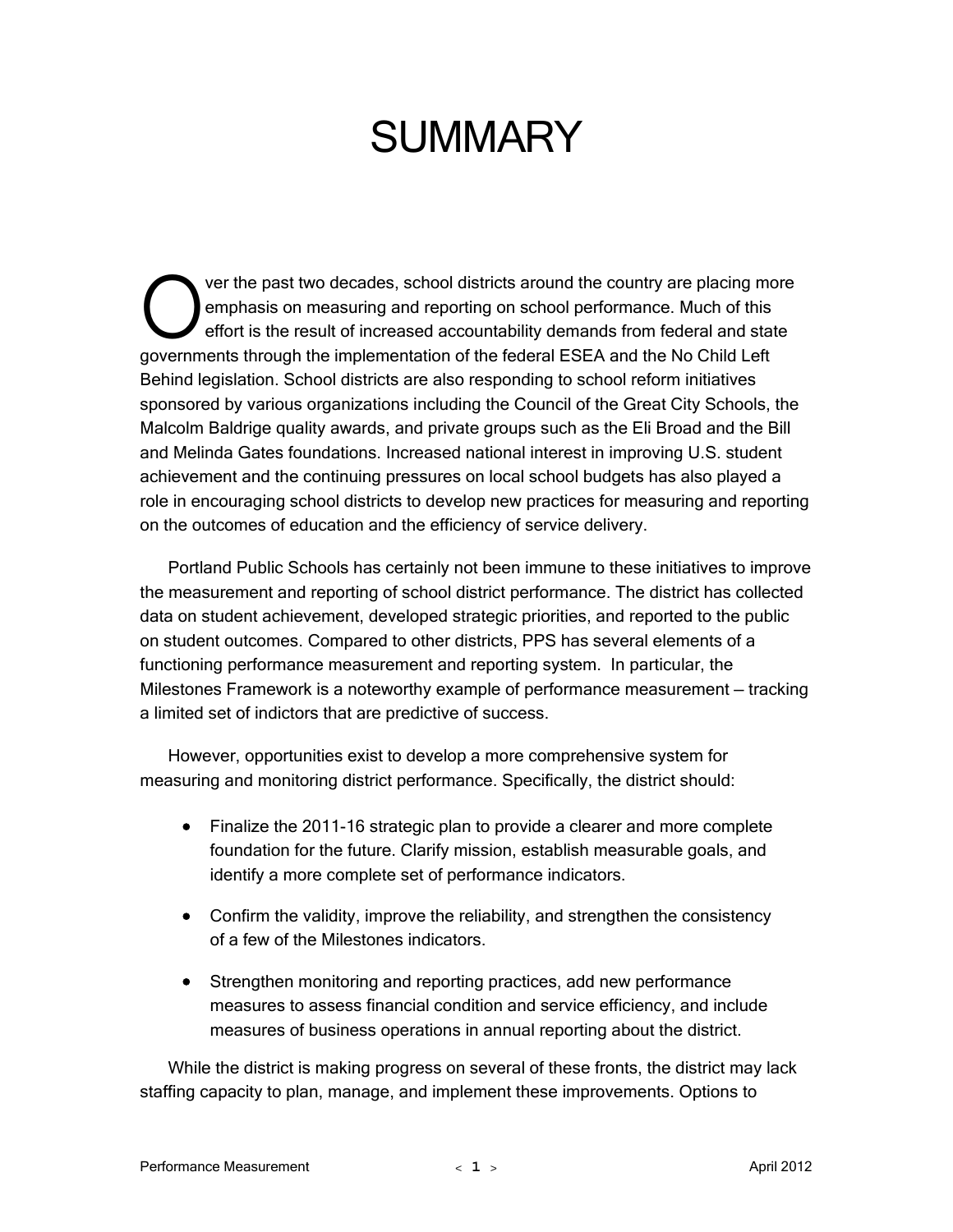address this lack of capacity include adding new resources, shifting funding from existing programs, or slow but incremental development over several years. I make several recommendations on page 27 of this report.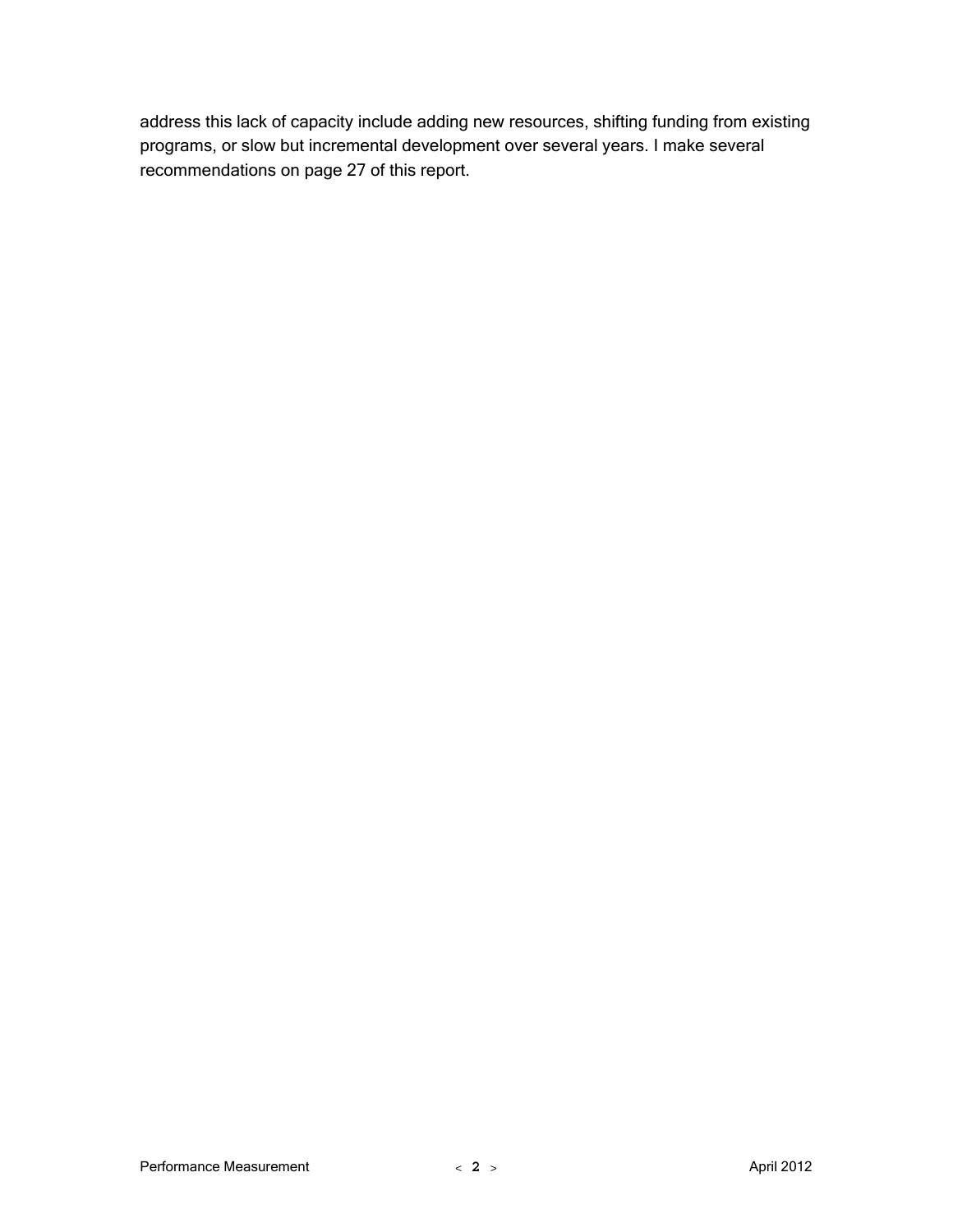## INTRODUCTION

easuring and reporting on the performance of publicly funded programs has been an important theme in public administration for a number of years. Public organizations, including schools, are placing more focus on achieving the **the Sammannian** and reporting on the performance of publicly funded programs has been an important theme in public administration for a number of years. Public draganizations, including schools, are placing more focus on schools, outcomes may include improving student achievement, reducing the achievement gap between student groups, and increasing graduation rates. To address these new demands for more accountability and decision-useful information, school districts around the nation are developing and implementing a variety of systems to measure the performance of schools, report to the public, and use the information to improve delivery strategies. This report evaluates the status of PPS efforts to implement performance measurement and reporting processes.

### Managing the performance of public agencies: Theoretical basis for performance measurement

erformance measurement is an important element of an overall conceptual approach to managing public agencies. A recent report by the National Performance Management Advisory Commission<sup>1</sup> defined performance erformance mea<br>
Performance Ma<br>
management as follows:

> Performance management in the public sector is an ongoing, systematic approach to improving results through evidence-based decision-making, continuous organizational learning, and a focus on accountability for performance. Performance management is integrated into all aspects of an organization's management and policy-making processes, transforming an organization's practices so it is focused on achieving improved results for the public.

Performance measurement is the monitoring tool used in a comprehensive performance management process that supplies information to managers and policy

 $\overline{a}$ 

<sup>&</sup>lt;sup>1</sup> The National Performance Management Advisory Commission is a consortium of national government organizations: International City and County Managers Association, the League of Cities, the Government Finance Officers Association, the Council of State Governments, Association of School Business Officials, National Association of State Budget Officers, National Association of Counties, National Association of State Legislators, United States Conference of Mayors, National Association of State Auditors, Controllers, and Treasurers, and the National Association of Courts.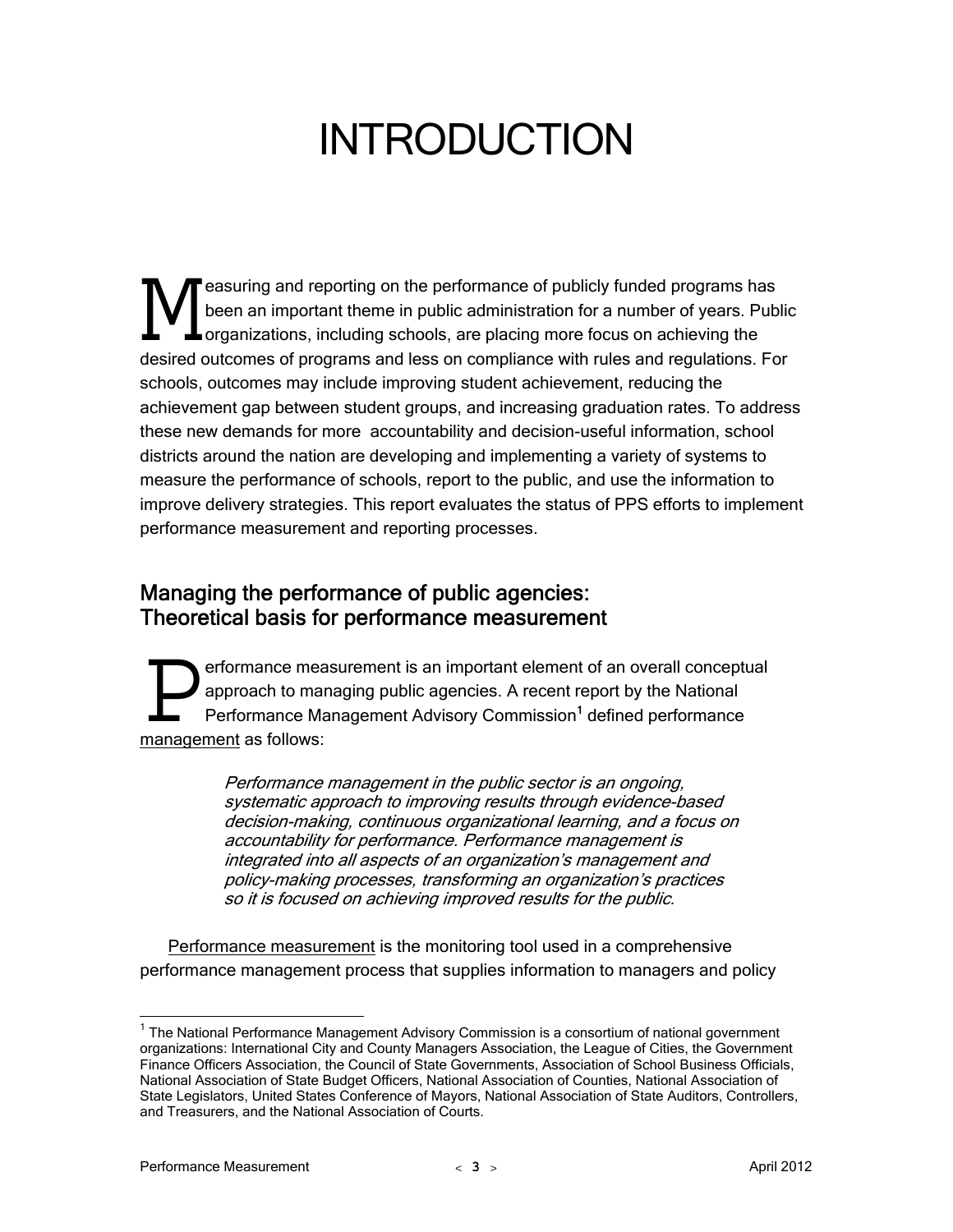makers in order to support organizational planning, funding, and service delivery. Performance measures provide the necessary information to assess progress, report on successes and failures, and to respond to problems with new strategies. While performance measurement and reporting is integral, it does not alone contribute to organizational learning and improved outcomes without an array of other practices that help the organization learn, analyze, improve processes, and focus on results.

A common conceptual model of a performance management system is illustrated below:



Source: GASB Concept Statement No. 5

According to the Governmental Accounting Standards Board (GASB)<sup>2</sup>, organizational performance measures provide a basis for assessing the economy, efficiency, and effectiveness of public programs. This type of performance information is needed for:

- Setting goals and objectives
- Planning activities to accomplish the goals and objectives
- Allocating resources to programs

 2 GASB Concepts Statements Number 2 and 5 – Service Efforts and Accomplishments Reporting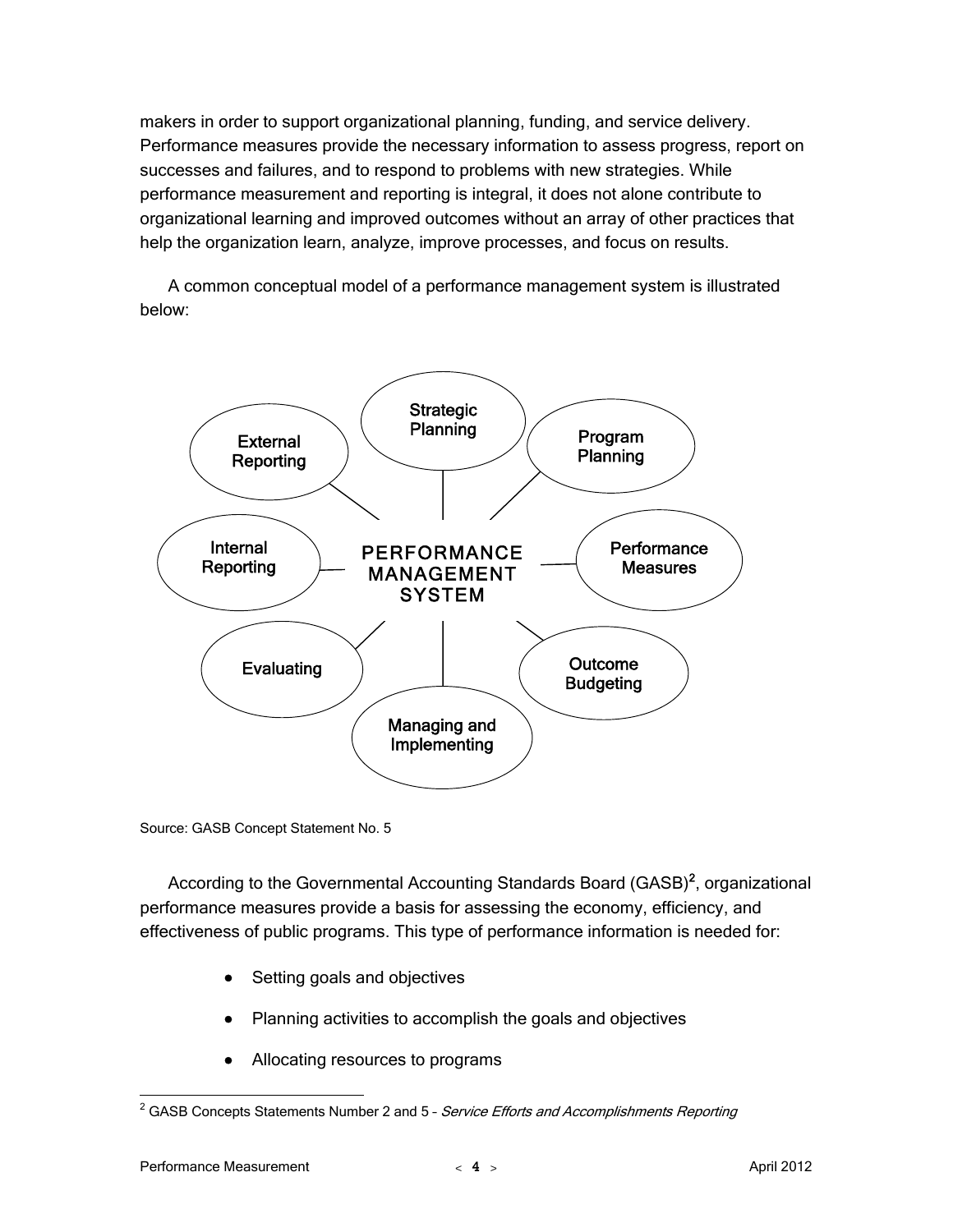- Monitoring and evaluating results to determine if progress is made in achieving the goals and objectives, and
- Modifying program plans to enhance performance

Performance measures are also used to prepare internal and external reports. These reports provide a basis for decision-making and for ensuring transparency and accountability to higher management, policy makers, and the public.

Strategic planning and performance measurement. The fundamental element of a performance management system is a planning phase that establishes organizational or program mission and selects a limited set of goals and priorities to pursue. The goals should be forward-looking, measurable, and provide the basis for strategies that will be pursued.

Organizations develop performance measures to provide a basis for assessing progress in achieving the identified goals and strategies of the strategic plan. Performance measures provide feedback information on the degree to which the organization or program is achieving goals and meeting targets. The measures are indicators of success or failure but do not provide insights into why strategies are working or not working. Additional analysis and evaluation are needed to provide information to modify and adjust strategies and approaches to service delivery.



### Measuring and reporting on school performance

he federal Elementary and Secondary Education Act (ESEA) legislation has had a profound impact on how state and local education agencies measuring and report on performance. The passage of the No Child Left Behind legislation in The federal Elementary and Secondary Education Act (ESEA) legislation has had<br>a profound impact on how state and local education agencies measuring and<br>report on performance. The passage of the No Child Left Behind legisla 2014 and required each state to establish annual progress targets – called Adequate Annual Yearly Progress (AYP). State education agencies established standardized exams and initiated reporting systems to communicate student progress in reading, math, and other aspects of school performance such as graduation rates. Schools receiving federal funding that failed to meet AYP targets are subject to a series of federal mandated interventions.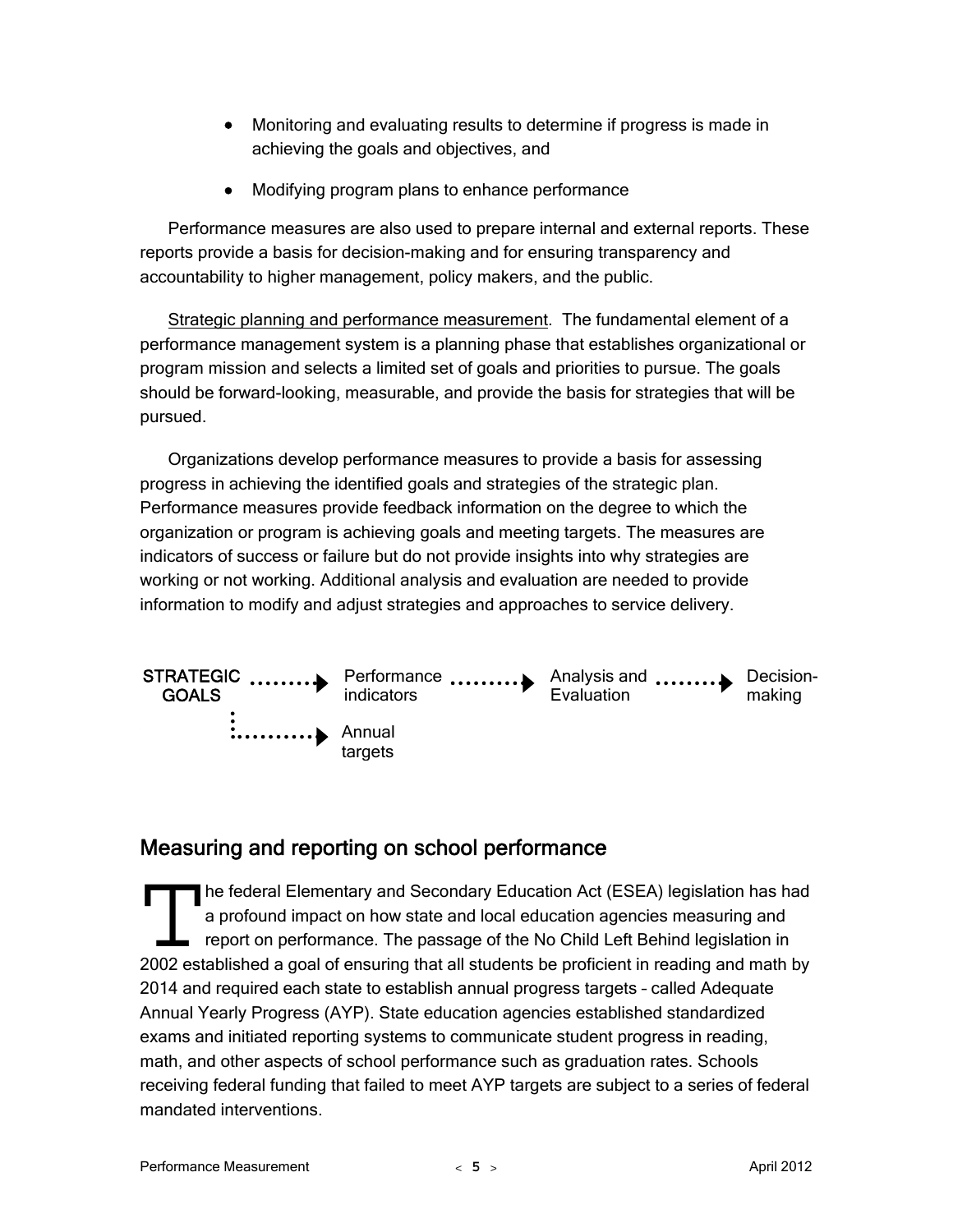State accountability systems. In response to NCLB, states established new or revised existing school accountability systems to comply with federal requirements. Some states operated accountability systems that addressed NCLB performance indicators but also included their own measures of performance that went beyond NCLB requirements.

Based on a decade of experience with state accountability systems, there is some general agreement on the primary components of a statewide accountability system. These components are relevant to local school district accountability systems as well. These components include:

| <b>COMPONENTS OF A SCHOOL ACCOUNTABILITY SYSTEM</b>  |                                                                                |  |
|------------------------------------------------------|--------------------------------------------------------------------------------|--|
| <b>GOALS</b>                                         | Purpose and use of the accountability<br>system? ("explicit theory of action") |  |
| PERFORMANCE INDICATORS                               | What gets measured? Relevance and<br>reliability                               |  |
| <b>DESIGN DECISIONS</b>                              | How to use measures to make decisions?                                         |  |
| <b>CONSEQUENCES</b>                                  | What are the rewards and sanctions for<br>success or failure?                  |  |
| <b>COMMUNICATION</b>                                 | How to report to the public in useful and<br>understandable ways?              |  |
| <b>SUPPORTS</b>                                      | What resources and services do school<br>need to improve?                      |  |
| <b>SYSTEM EVALUATION,</b><br>MONITORING, IMPROVEMENT | How to continual adjust and improve the<br>model to ensure goals are met?      |  |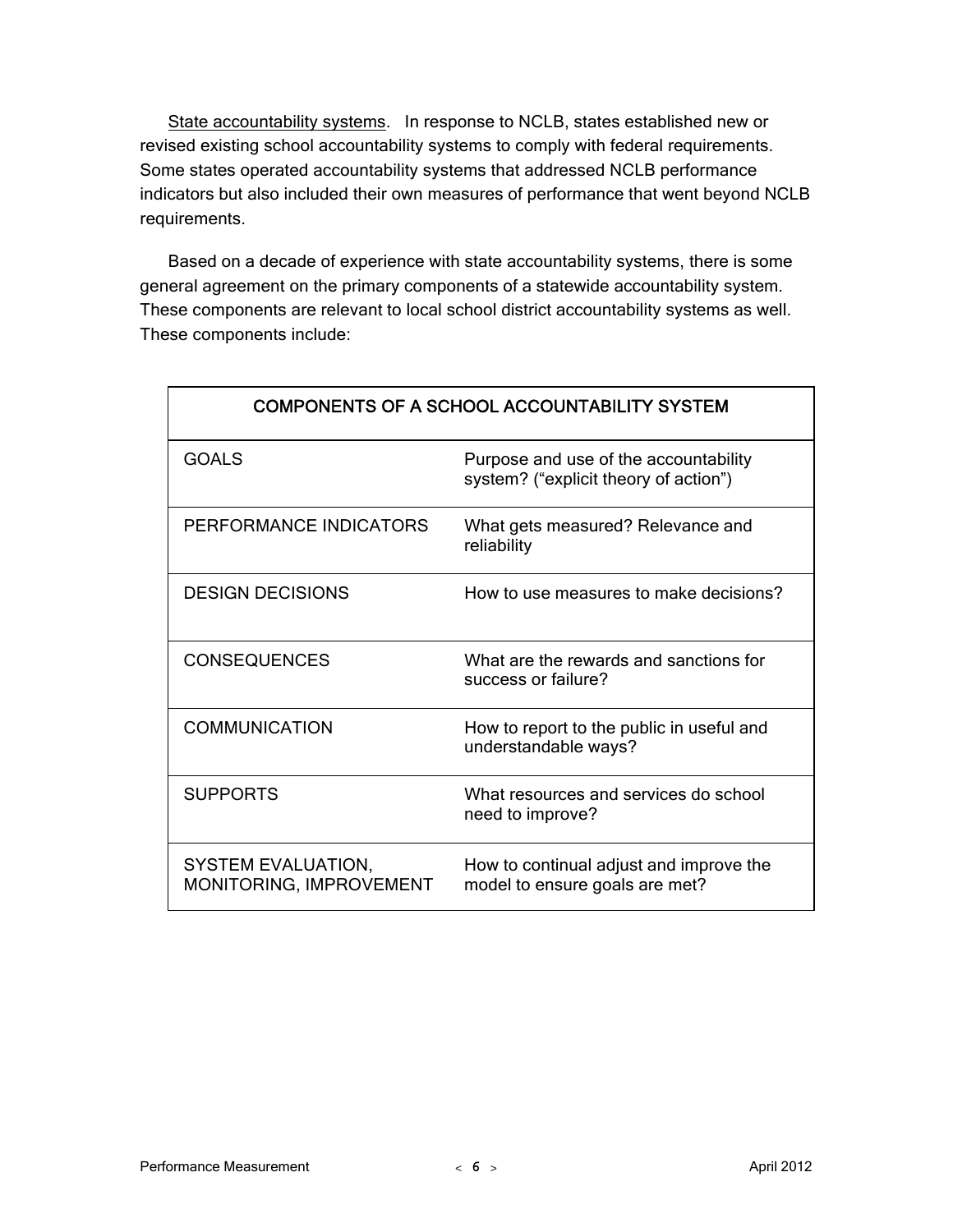Best practices at local school districts. Several local school districts around the country are recognized for their excellence in managing school performance and implementing noteworthy performance measurement and reporting systems. The following are three case examples of these local school districts particularly highlighting some of their performance measurement and reporting practices.

#### Charlotte-Mecklenberg Schools – North Carolina

• Comprehensive strategic plan guides the district

j

Ī

- Defined Theory of Action: Managed Instruction with Freedom and Flexibility at the school level
- Two key goals Improving Teaching and Managing Performance
- Six areas of focus receive priority for time, people, and money
- Each focus area has measures of success and defined strategies
- Accountability system: School Progress Reports (quantitative), School Quality Reviews (qualitative), and School Improvement Plans (process) measures

#### Montgomery County Public Schools – Maryland

- Multi-year strategic plan A Call to Action first created in 1999
- Cyclical strategic planning process: plan, do, study, act model
- Clear mission, vision, goals, and Board priorities
- Student achievement performance targets for the next five years
- Budget and strategic plan are aligned
- Set of strategic initiatives to achieve each of the five district goals
- Performance indicators (milestones) for each goal defined data source for each indicator
- Seven keys to college readiness leading indicators predicting success

#### Austin Independent School District - Texas

- Strategic plan defines mission, beliefs, goals, strategies, and measurable performance outcomes
- Key action steps define strategies and inform annual plan and budgeting
- Annual Planning aligns budget, district, school plans
- Formal planning, monitoring, and reporting tools: Annual District Improvement Plan, Campus Improvement Plan, Strategic Plan Scorecard
- Annual Review of Plan Scorecard to determine if targets met and to develop improvement strategies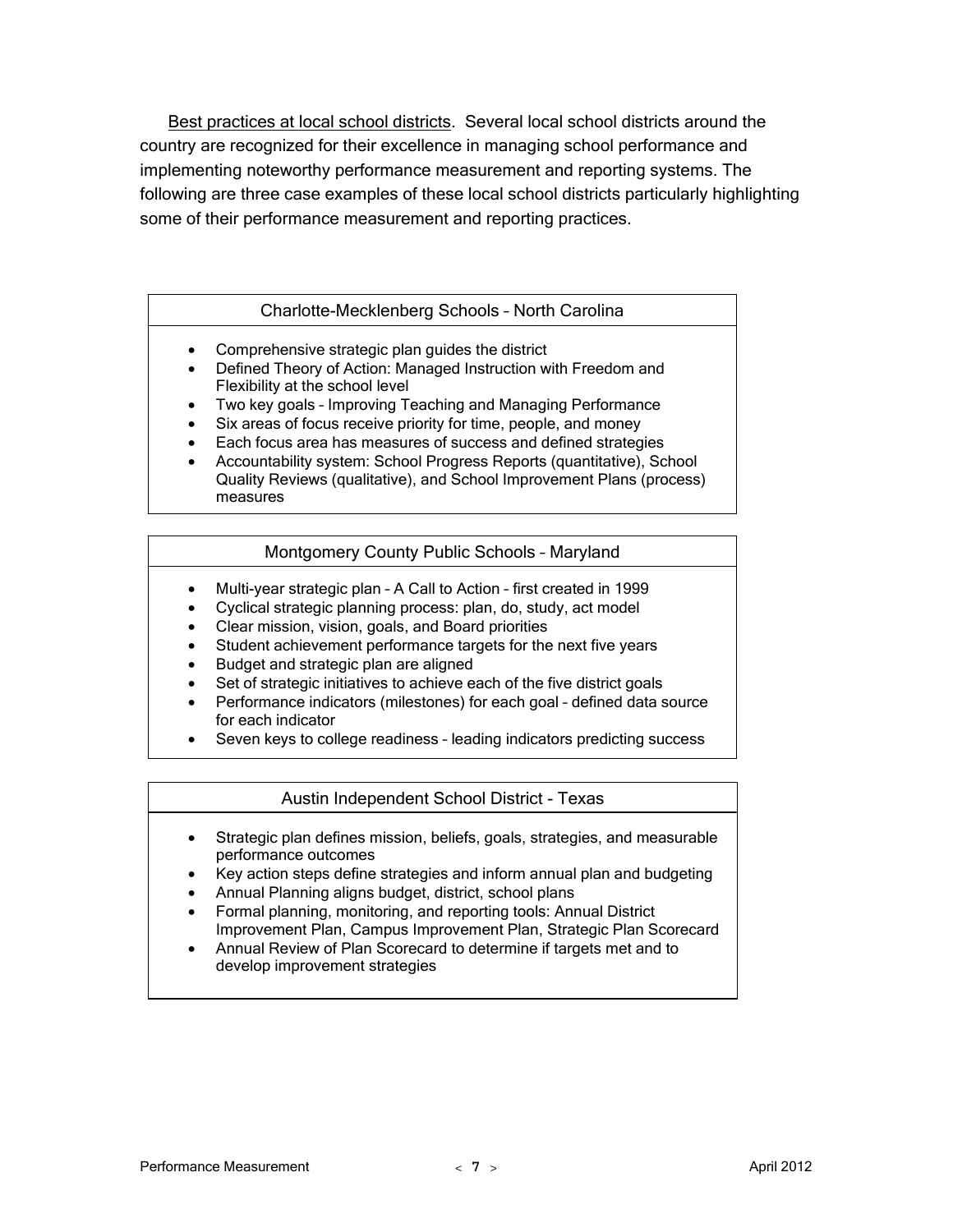### Performance measurement and reporting at Portland Public Schools

ortland Public Schools has a variety of mechanism that are currently used to measure and report on school district performance. The major elements are illustrated and describe below. **D** ortland F<br>
illustrate

Adequate Yearly Progress Report. Mandated by federal law, the annual AYP report produced by the Oregon Department of Education determines if the district and its schools made adequate progress in reading, mathematics, graduation rates, attendance and other targets in accordance with requirements of the NCLB legislation. District and school reports are available on the ODE and PPS websites.

School and District Report Cards. An annual report by the Oregon Department of Education mandated by state legislation provides parents and the community with information on how local schools are performing. The report rates schools as either "Outstanding, "Satisfactory", or "In Need of Improvement" based on a number of factors including student test results, participation, and academic growth. The report compares PPS performance to state and national averages in several categories. Report is available on ODE and PPS websites.

Milestones Framework. Annual assessment prepared by Portland Public Schools that evaluates the district's success in preparing students for success at the next grade level and beyond. The assessment focuses on five critical measures ("milestones") at key transition points in grades K-12 that are predictive of success at the next level of schooling and high school graduation. Milestones Assessments are available on the PPS website.

Annual School Profiles and Enrollment Data. Annual report by PPS that provides comprehensive historical data on *student enrollment* (by program, grade level, and ethnicity), *school characteristics* (budget, student make-up, class size, average daily membership, discipline data, teachers experience, etc.), *neighborhood attendance* patterns, and individual *school profiles* for each PPS school based on these data. The report is available on the PPS website.

Periodic Public Reports. The district has periodically prepared public reports that summarize student performance results, key facts and enrollment details, and various academic and operational initiatives. The 2011 Report on Our Schools provided information on Milestones progress, proposed school building upgrades, and school budgets and state funding.

Strategic Planning. Every five years, the district updates its strategic plan. The 2005-10 plan involved significant community input and identified a variety of goals and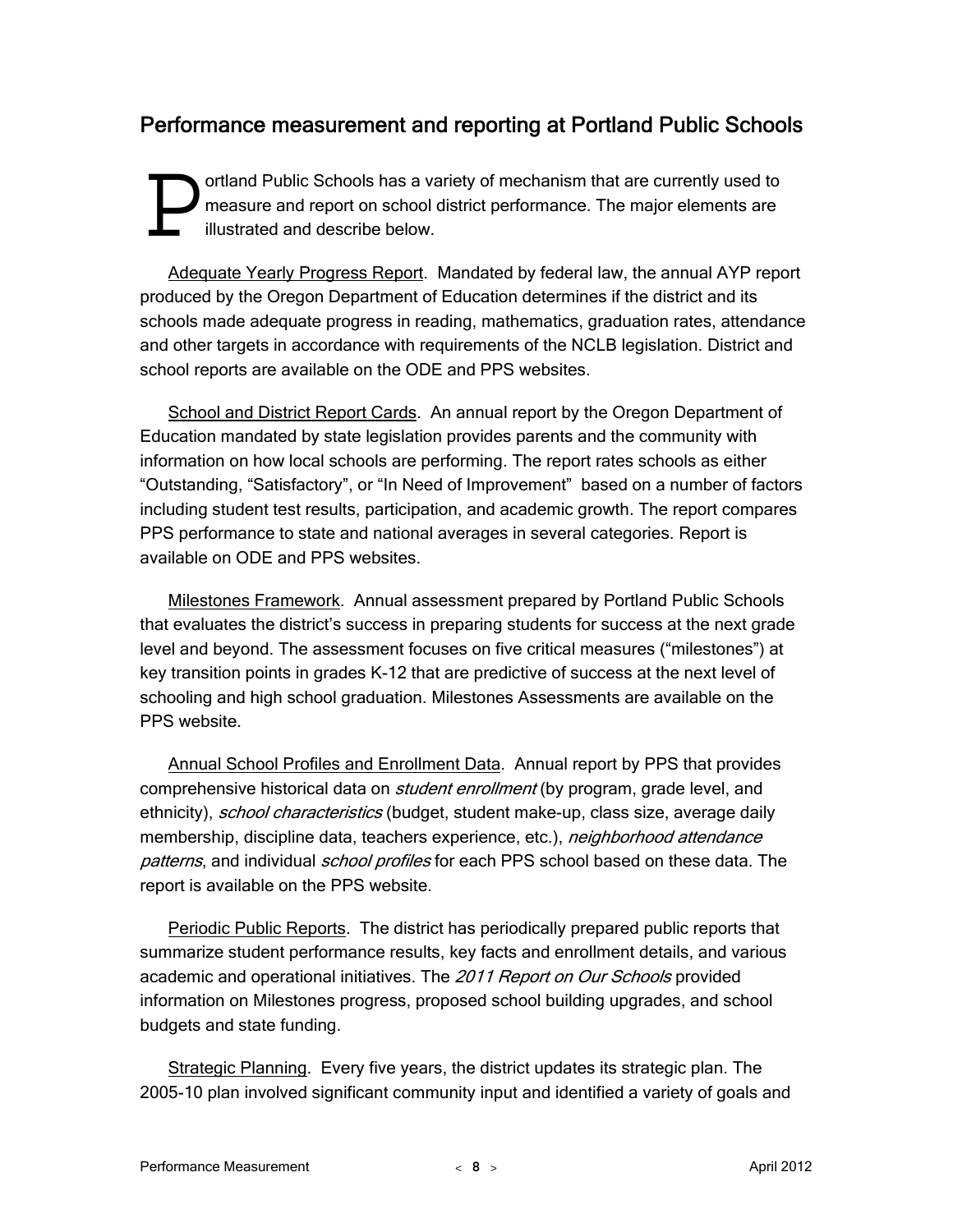priorities for the five-year period. The 2011-16 plan is in draft and is awaiting final development by the Board. The new proposed strategic plan includes a focus on the Milestones indicators, four strategic academic priorities, and three operational priorities to provide support for achievement of the academic goals.

Key Performance Indicators – Business Services. The district's operations departments (facilities, IT, transportation, nutrition, and security) are creating performance measures linked to departmental goals to monitor and track departmental performance on a monthly and quarterly basis. The system is under development and final measures, targets, and reporting structure will be tested and finalized over the next few years.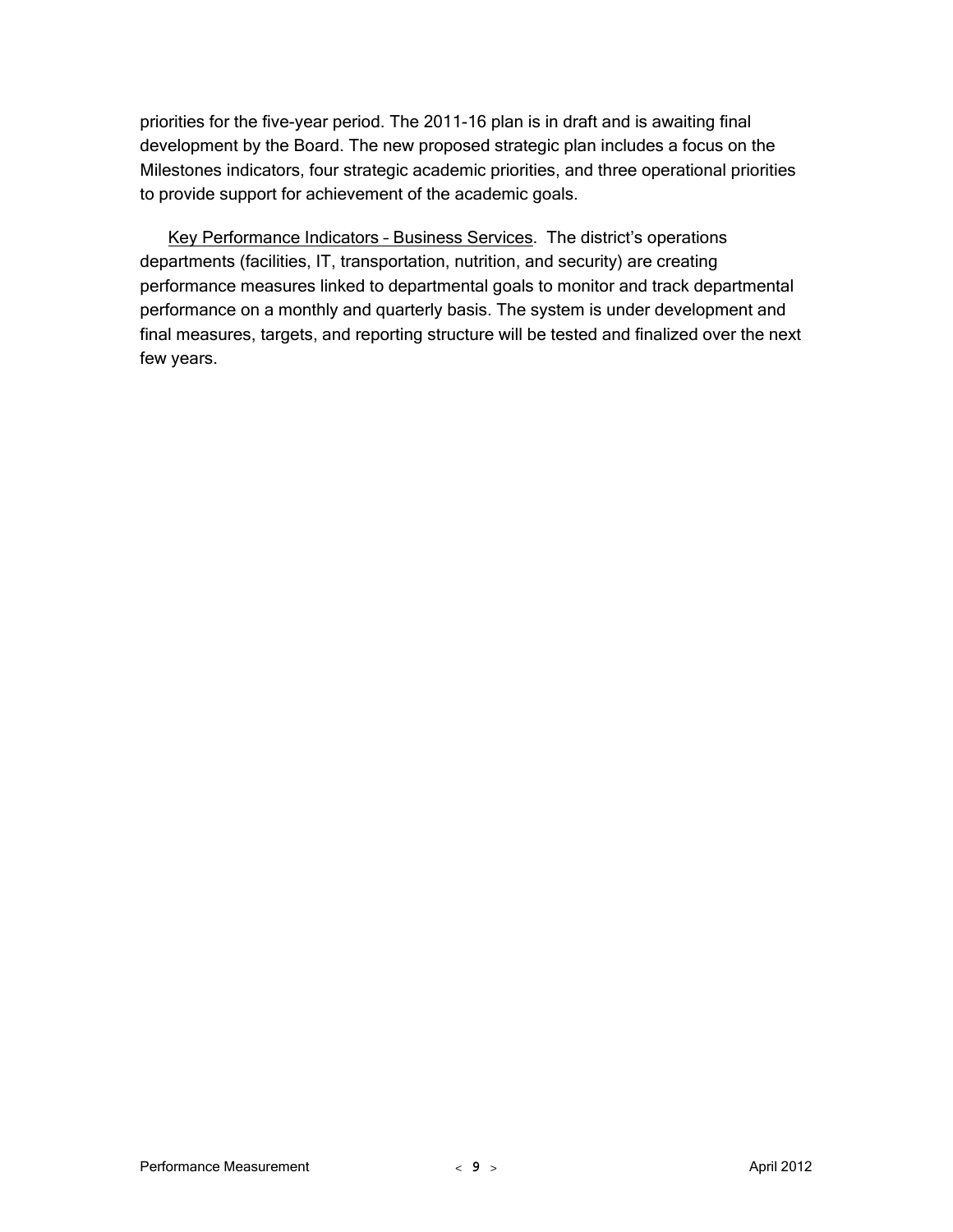### Audit objectives, scope, and methods

his audit had one primary objective: to evaluate the performance measurement and reporting practices of the Portland Public Schools. To conduct this evaluation I pursued four sub-objectives: his audit<br>and repo

- To compare PPS to national best practices for school district performance measurement
- To assess the relevance and reliability of the Milestones indicators
- Review progress of strategic planning efforts, and
- To identify opportunities to strengthen PPS efforts to plan, measure and report of district performance

To address these objectives, I interviewed PPS executive management, managers and administrators, PPS Research and Evaluation staff, and Budget and Finance Office officials. I also interviewed former PPS employees involved with strategic planning, evaluation, and performance planning. I reviewed various studies and reports on the topic of performance measurement and reporting, and identified school districts with noteworthy practices in performance management. I evaluated documents produced by the district to develop the last two strategic plans. I also review district policies and procedures for preparing and reporting performance information.

I performed this audit in accordance with the 2011-12 Audit Plan approved by the PPS School Board. Fieldwork was performed from November 2011 through January 2012. Report writing and processing was performed from February through March of 2012.

I conducted this audit in accordance with generally accepted government auditing standards. Those standards require that we plan and perform the audit to obtain sufficient and appropriate evidence to provide a reasonable basis for findings and conclusions based on audit objectives. I believe the evidence obtained provides a reasonable basis for the findings and conclusions based on the audit objectives. I have implemented an internal quality control process to ensure standards are met but have not undergone an external quality review as required by standards.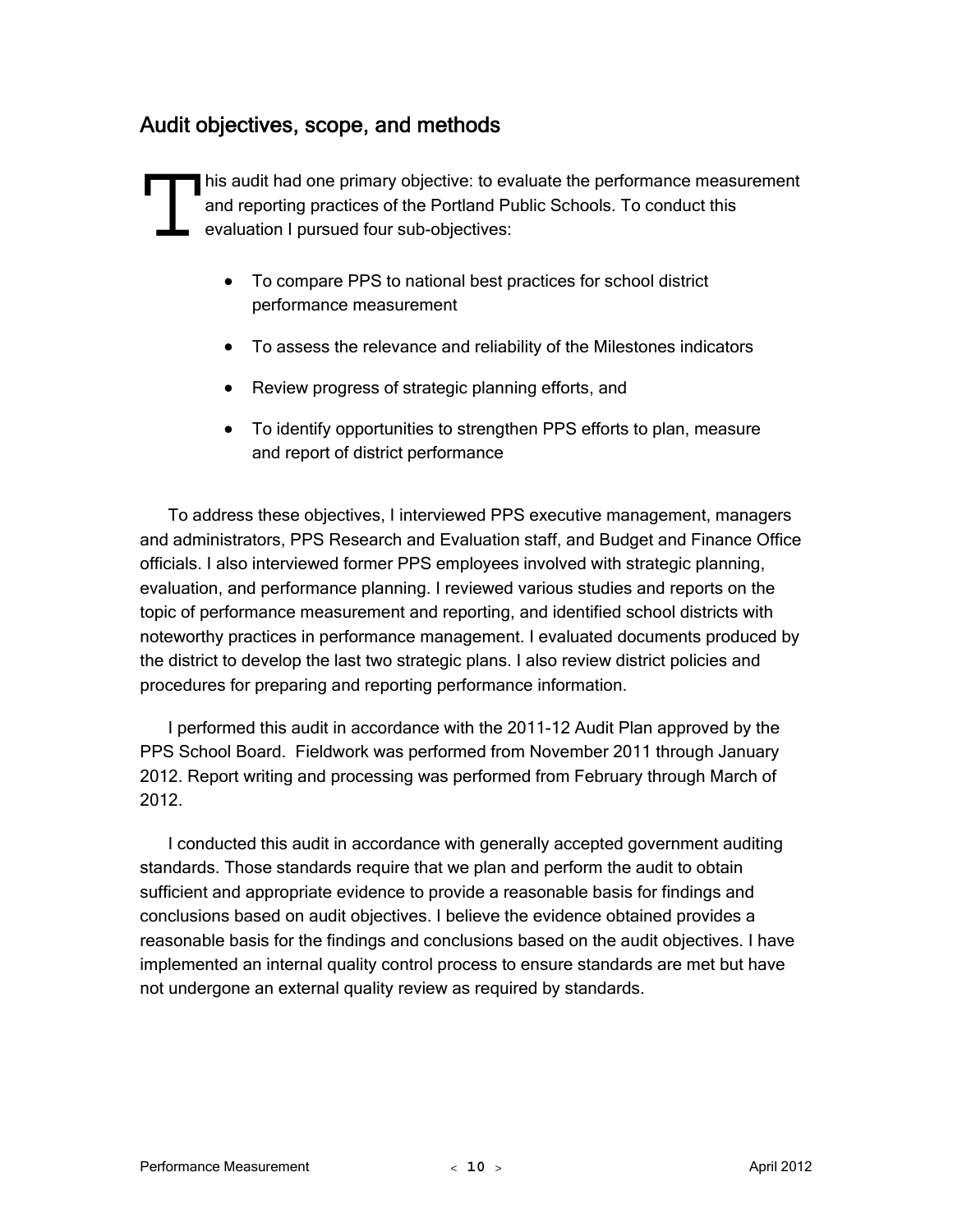# AUDIT RESULTS

he Portland Public School district has produced significant information over the past ten years to strengthen accountability, assess performance, and improve internal decision making. Some of the district's performance measurement and The Portland Public School district has produced significant information over the<br>past ten years to strengthen accountability, assess performance, and improve<br>internal decision making. Some of the district's performance me planning, establishing organizational priorities, and creating a set of performance metrics to track student outcomes. In particular, the Milestones Framework provides a strong foundation of information to predict the success of students at various stages in the journey from kindergarten through high school. The Milestones Framework will also be an integral part of two new but complimentary performance measurement efforts at the county-level (Career to Cradle) and state-level (Achievement Compacts).

I also found that the PPS could strengthen their performance measurement and reporting practices in several ways.

- Finalizing the 2011-16 strategic plan would provide the district with a clear and consistent foundation for the future. While the current strategic priorities are useful for guiding the organization, a more complete strategic plan could clarify mission and goals, focus the district on desired outcomes, and help the organization resist shortterm thinking.
- While research does not fully support the predictive validity of some Milestones, most Milestones are relatively strong predictors of future success in school. However, the district could improve the reliability and consistency of the milestones data. The Milestones may change in the next few years to better align with regional and state performance measurement efforts.
- The district could improve progress monitoring and reporting practices by producing more timely, standardized, and complete information on 1.) student progress, 2.) the status of strategies, and 3.) the efficiency of service delivery.

The loss of critical staff and reductions in state school funding inhibits the ability of the district to develop a more complete performance management system and strategic plan. However, the imperatives to improve performance and demonstrate accountability will continue. Reprogramming existing funding to staff this effort may have long-term benefits for PPS.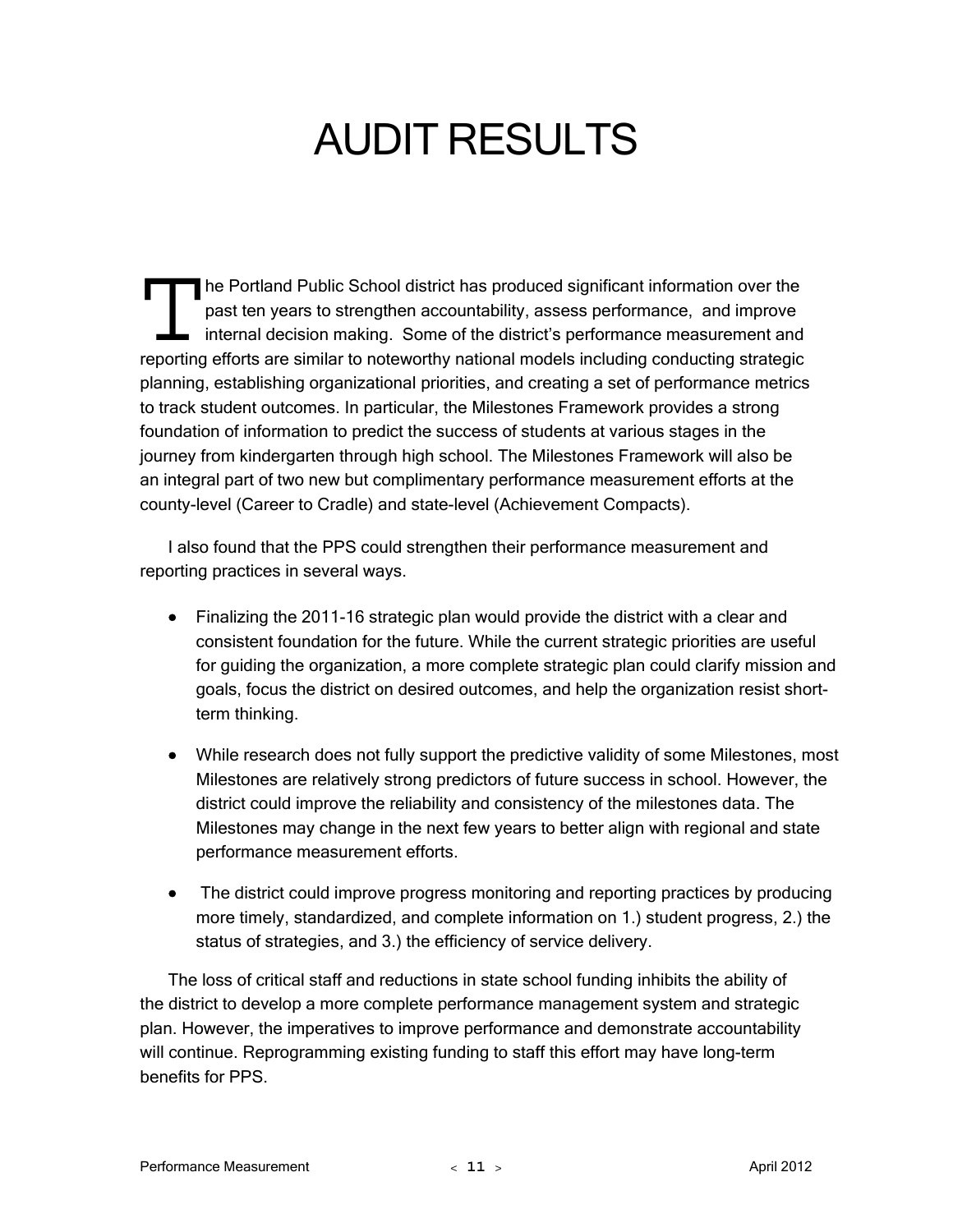## PPS compared to best practices

y review of literature on performance management and school district reform identified a number of local school districts that are recognized for employing **L** noteworthy practices to measure and report on school performance. While some school districts focus on student outcome, others have developed extensive measurement processes for their business services. I also identified districts that have a more comprehensive approach to managing performance, improving student achievement, and pursuing service efficiencies. The following discusses the major elements of a comprehensive approach to school performance measurement and reporting, and compares PPS to these elements.  $M_{\scriptscriptstyle{\rm{hotewor}}}^{\scriptscriptstyle{\rm{y\,review}}}$ 

#### PPS HAS MANY ELEMENTS OF NOTEWORTHY SCHOOL PERFORMANCE MEASUREMENT SYSTEMS

As shown in the table below, compared to four other large school districts recognized for their performance measurement and reporting practices, PPS has implemented important elements. For example, the district has identified a set of Strategic Priorities to guide work and budgeting decisions. In addition, the district has identified a number of specific strategies to address the priorities. For example, to address the Effective Educators priority the district developed and implemented a new teacher evaluation tool. Finally, the district has developed student achievement measures in the form of the Milestones Framework and annual performance targets associated with these **Milestones** 

The district also appears to be missing other elements of a complete performance management system that some other districts employ. The district lacks a final strategic plan for the 2011-16 time-periods. While the district is taking action to address its identified priorities, a complete strategic plan could provide several benefits to the organization. First, a five-year plan provides a longer-term commitment to goals and priorities that improves the consistency and stability of budgeting and actions. A five-year plan reduces the need to respond to short-term problems and moderates the "stops and starts" that are part of shorter-term decision-making. In addition, a completed five-year plan helps all parts of the organization know the direction the organization is heading so that they can align their program planning in support of the larger planning goals and priorities. This improves coordination and consistency, and helps the organization move in a common direction. For example, individual school improvement plans can use the district strategic plan as a foundation for decisions related to individual building improvement.

The district also does not appear to have formal systems for monitoring goals and priorities, preparing periodic reports on status (monthly or quarterly), and reviewing and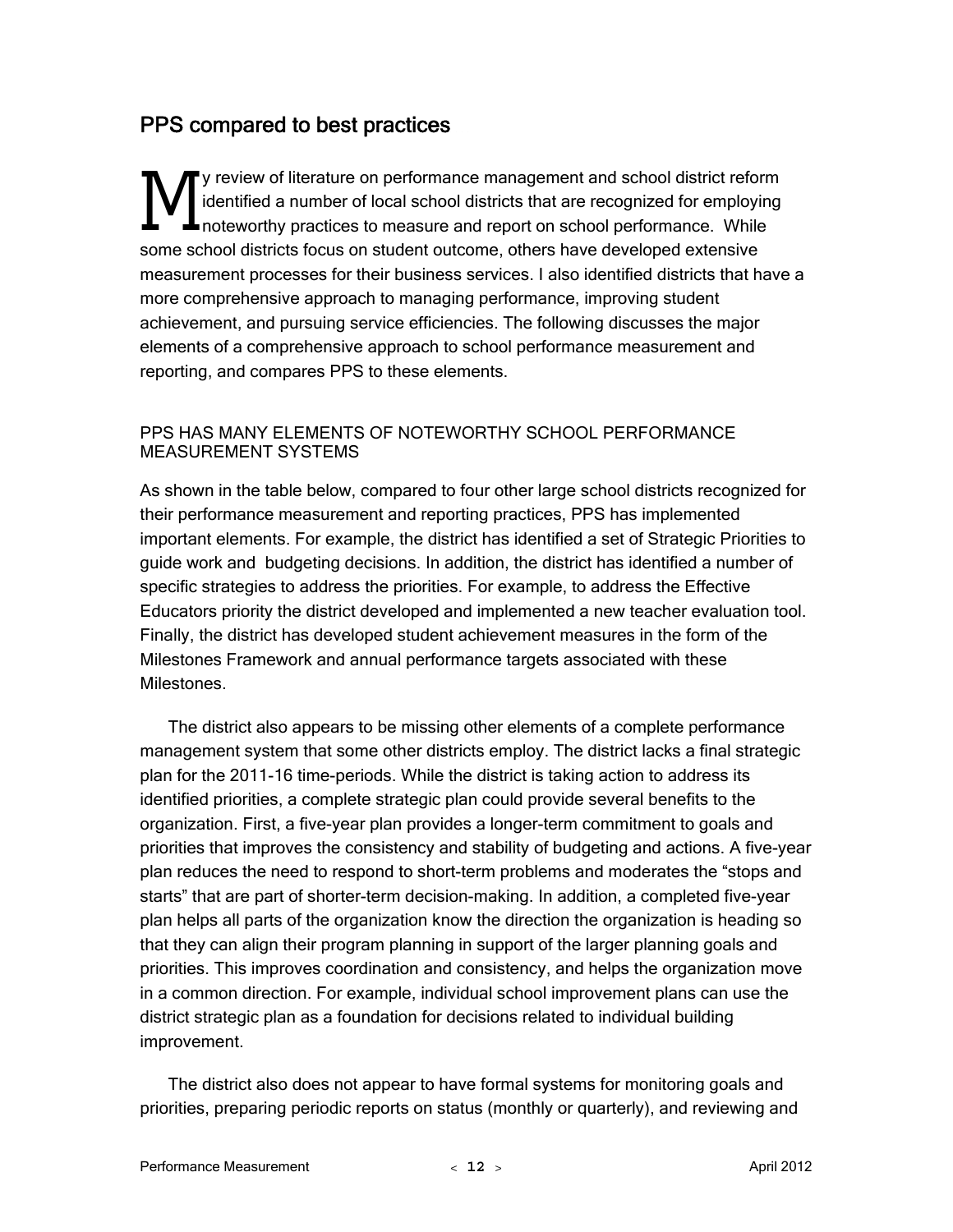revising strategies that are not working as intended. While there are some reporting and monitoring processes in place (see page 8), it was difficult to determine if they provide sufficient transparent, tangible, and usable information for decisions and accountability. Existing monitoring helps improve communications and ensures information is shared, however, I could not verify that these meetings result in actions to reward success or sanction failure. More standardized monitoring and reporting processes could keep the organization focused on key goals and strategies and the progress in meeting targets.

| <b>ELEMENTS</b>                                   | Charlotte-<br>Mecklenberg<br>Schools | Montgomery<br>County<br><b>Public Schools</b> | Austin<br>Independent<br>Schools | Denver<br>United<br>Schools | Portland<br>Public<br>Schools |
|---------------------------------------------------|--------------------------------------|-----------------------------------------------|----------------------------------|-----------------------------|-------------------------------|
| <b>Current Strategic Plan</b>                     | ✓                                    |                                               |                                  |                             | draft form                    |
| Clear goals and priorities                        | ✓                                    |                                               |                                  |                             |                               |
| Student outcome<br>measures                       | ✓                                    |                                               |                                  |                             |                               |
| Operational/fiscal<br>efficiency measures         |                                      |                                               |                                  | no                          | Under<br>development          |
| Delivery strategies linked<br>to goals/priorities |                                      |                                               | no                               |                             |                               |
| Annual performance<br>targets                     | ✓                                    |                                               |                                  |                             |                               |
| Budget reflects focus on<br>key goals/priorities  |                                      |                                               |                                  |                             |                               |
| Progress monitoring tools                         |                                      |                                               |                                  |                             | partial                       |
| Formal process to<br>review/revise strategies     |                                      |                                               |                                  | no                          | partial                       |
| Internal and external<br>reporting                | ✓                                    |                                               | partial                          |                             | partial                       |

#### Performance Measurement Systems: Best Practices Compared to PPS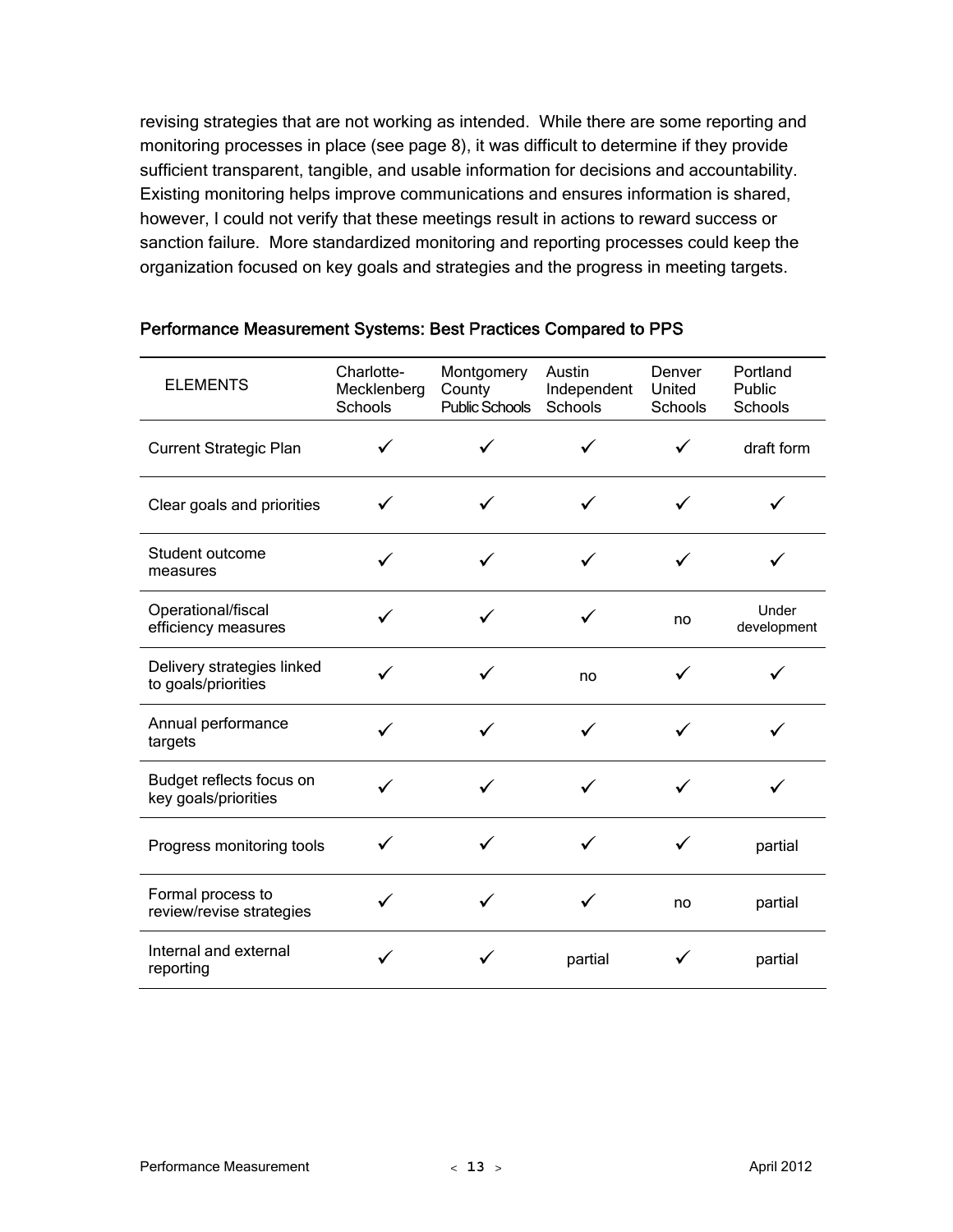## Milestones Framework: A strong foundation

egining in 2008-09, PPS initiated the Milestones Framework. The purpose of the Milestones Framework is to determine how well the district is preparing students for success at various stages so that they can graduate on time and are prepared for college, career, and citizenship. Milestones Framework. The purpose of the Milestones Framework is to determine how well the district is preparing student for success at various stages so that they can graduat and evaluating specific performance information at five key stages or "milestones" in the path from Kindergarten to high school graduation. The Milestones measures are viewed as good predictors of future academic success or, conversely, an early warning of academic problems that should be addressed if students are to graduate on time. Each Milestone provides a checkpoint to evaluate how well students are progressing through school – success at one stage should be a good indicator of success at the next stage. The Milestones Framework is the district's primary tool for measuring performance and evaluating the success of all students.

The graphic below illustrates the Milestones Framework and the five critical stages on the road to high school graduation where the Milestones measures are collected.



Focus is on a few critical measures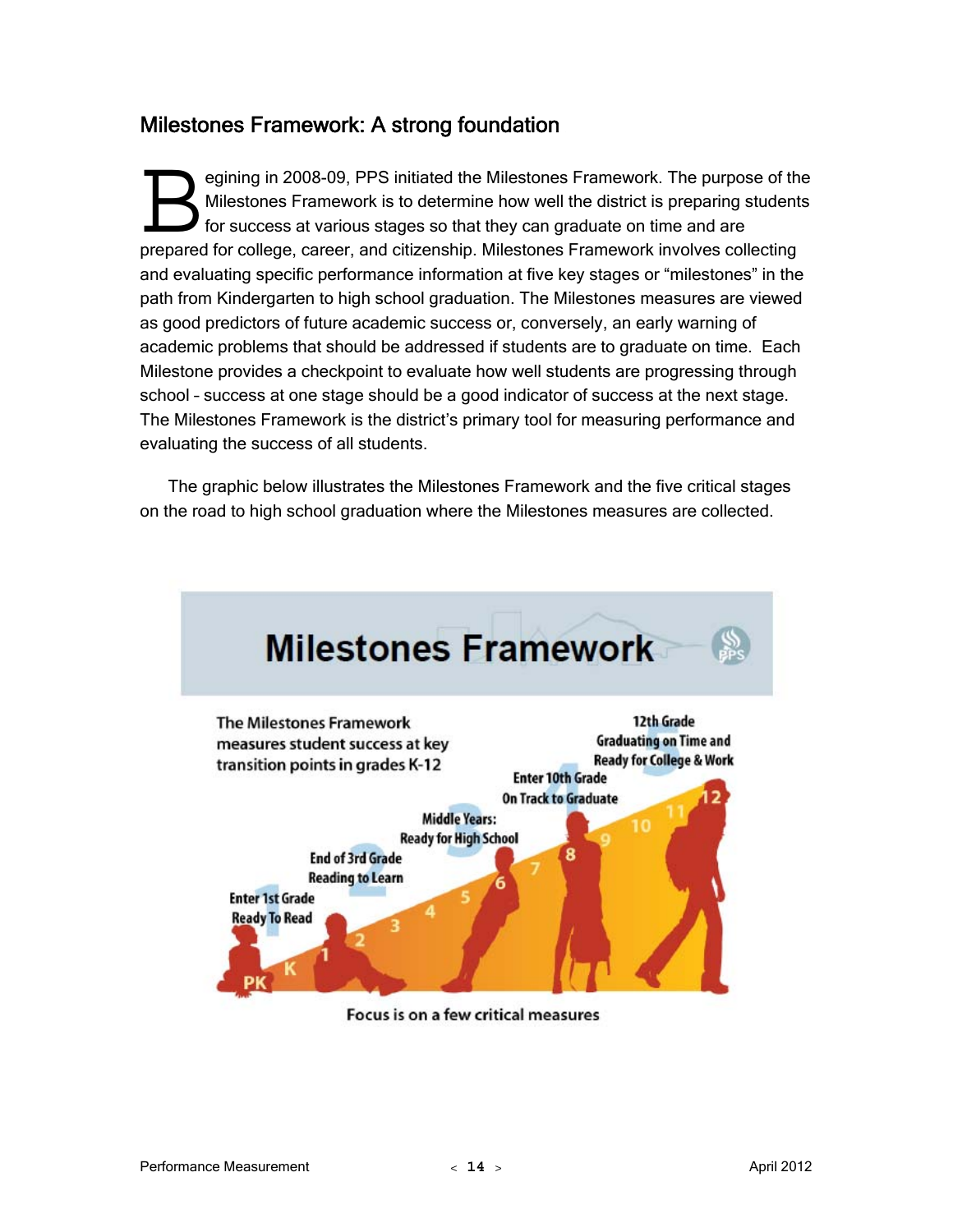#### DESCRIPTION OF THE MILESTONES INDICATORS

The following describes the five Milestone stages and the performance measures, data sources, and targets associated with each Milestone.

#### 1. Ready to Read: Enter First Grade Ready to Read

#### Performance Measures:

1. Percent of students meeting fall of First grade literacy benchmarks (Letter name, letter sounds, phonemic awareness)

Data Source: Dibels assessment tests and other testing by schools using a similar approach to Dibels. All schools testing for past two years

Targets: Currently no targets. The district is collecting and assessing multi-year data on this milestone prior to setting goals and targets.

#### 2. Reading to Learn: By the End of Third Grade Exceed Reading Benchmarks

Performance Measures:

1. Percent of students exceeding third grade reading benchmarks.

Data Source: Oregon Assessment of Knowledge and Skills (OAKS) administered and reported by the Oregon Department of Education

Targets: 5-percentage point annual increase for all students and 5 percentage point reduction in the achievement gap between African-American students and white students.

#### 3. Ready for High School: Good Attendance in Middle School, Meet Writing Benchmarks, and Pass Algebra

Performance Measures:

- 1. Percent of  $7<sup>th</sup>$  grade students with greater than 90% attendance
- 2. Percent of  $7<sup>th</sup>$  grade students meeting or exceeding writing benchmarks
- 3. Percent of  $8<sup>th</sup>$  graders passing algebra

Data Sources: PPS Electronic Student Information System (eSIS) and Oregon OAKS testing

Targets: 5-point increase in the percent of students meeting or exceeding the state Writing benchmark. 5-percentage point reduction in the student achievement gap for the Writing benchmark between African American students and white students. No targets for the  $7<sup>th</sup>$  grade attendance milestone or the  $8<sup>th</sup>$ grade algebra milestone.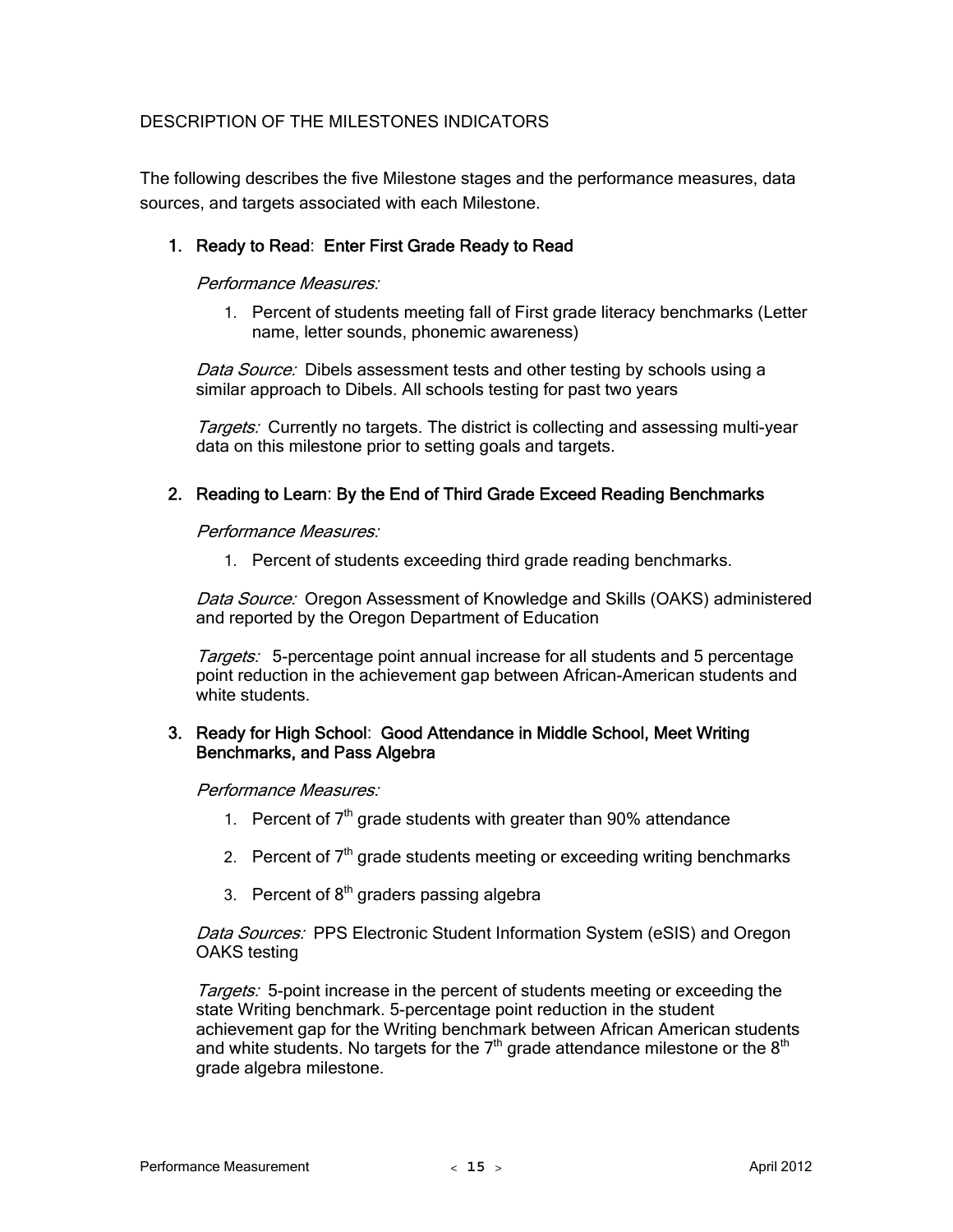#### On Track to Graduate: Enter 10<sup>th</sup> Grade Passing Core Subjects and With Sufficient Credits to Graduate on Time

#### Performance Measures:

1. Percent of students with 6 or more credits in core subjects at a C or higher in fall of  $10<sup>th</sup>$  grade.

Data Source: PPS Electronic Student Information System

Targets: 5-percentage point annual increase for all students. Five percentagepoint annual reduction in the achievement gap between African-American students and white students.

#### 4. Graduate HS on Time, Ready for College and Work

Performance Measures:

- 1.  $12<sup>th</sup>$  grade four year graduation rate
- 2. % of students scoring at college ready level on 3 of 4 ACT tests

Data Sources: PPS Electronic Student Information System. ACT test scores

Targets: No targets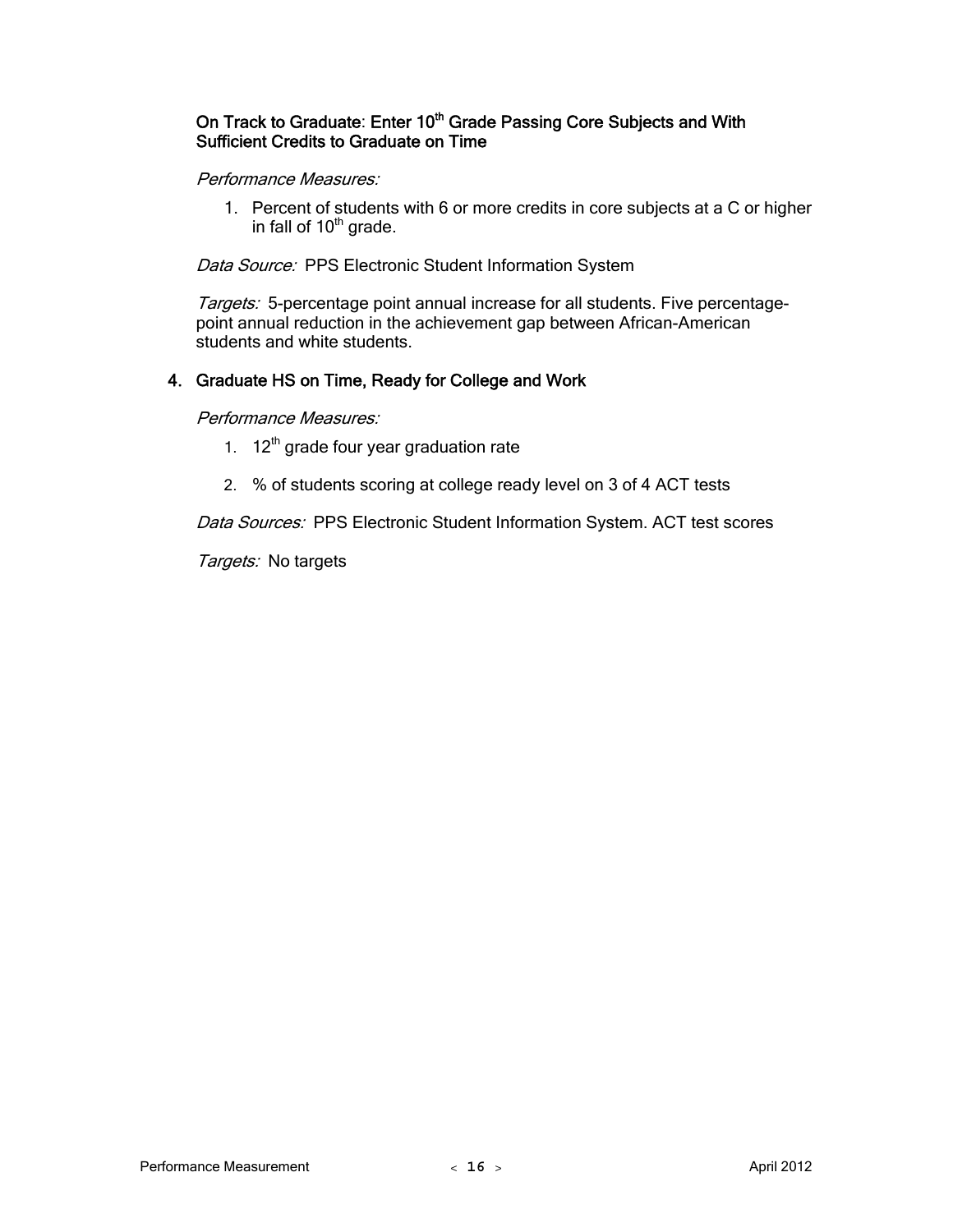#### VALIDITY AND PREDICTIVE VALUE OF MILESTONES

The underlying principle for the Milestones Framework is the belief that the individual measures have value in predicting how well students will succeed at the next level of school. For example, entering first grade ready to read is predictive of how well students will achieve Reading test benchmarks in 3<sup>rd</sup> grade. Based on my interviews and review of research, there is evidence supporting the predictive value for most of the measures but only limited evidence for others. The following is a brief assessment of the predictive validity.

|    | <b>Milestone Measures</b>                                                                                                                                                                                                                                                                                                                                      | <b>PREDICTIVE</b><br><b>VALIDITY</b> |
|----|----------------------------------------------------------------------------------------------------------------------------------------------------------------------------------------------------------------------------------------------------------------------------------------------------------------------------------------------------------------|--------------------------------------|
|    | 1. Enter first grade ready to learn (3 literacy assessments)                                                                                                                                                                                                                                                                                                   | <b>GOOD</b>                          |
| 2. | Reading to learn at end of 3 <sup>rd</sup> grade (Exceed reading benchmarks)                                                                                                                                                                                                                                                                                   | <b>GOOD</b>                          |
| 3. | Ready for High School                                                                                                                                                                                                                                                                                                                                          |                                      |
|    | a. $7th$ grade attendance                                                                                                                                                                                                                                                                                                                                      | <b>GOOD</b>                          |
|    | b. $7th$ grade writing                                                                                                                                                                                                                                                                                                                                         | <b>UNCERTAIN</b>                     |
|    | Note: I was unable to find any research on whether this<br>milestone is predictive of future success in high school.                                                                                                                                                                                                                                           |                                      |
|    | c. 8 <sup>th</sup> grade passing algebra                                                                                                                                                                                                                                                                                                                       | <b>PARTIAL</b>                       |
|    | Note: I was unable to find any research on whether this<br>milestone is correlated with future success in high school.<br>However, for some students, completing 8 <sup>th</sup> grade algebra increases the likelihood<br>of completing advanced mathematics in high school, which, in turn, increases the<br>likelihood of enrolling in a four-year college. |                                      |
|    | 4. On track to graduate                                                                                                                                                                                                                                                                                                                                        |                                      |
|    | a. Six or more course credits with C or better (no fails)                                                                                                                                                                                                                                                                                                      | GOOD                                 |
| 5. | Graduate on time, ready for college and work                                                                                                                                                                                                                                                                                                                   |                                      |
|    | a. Graduation rate - four years                                                                                                                                                                                                                                                                                                                                | <b>GOOD</b>                          |
|    | b. Score college ready on 3 or 4 ACT tests                                                                                                                                                                                                                                                                                                                     | GOOD                                 |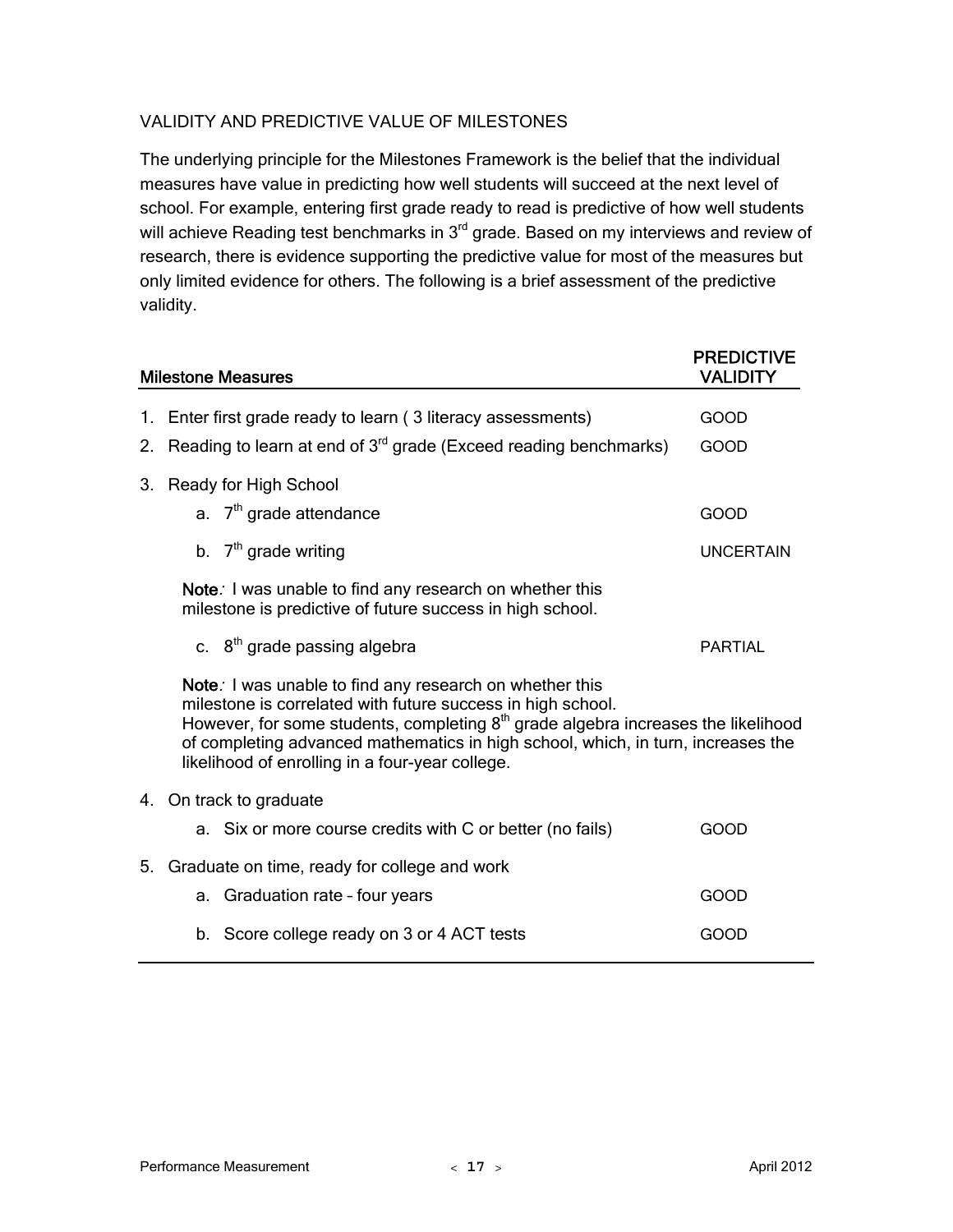#### RELIABILITY AND CONSISTENCY OF MILESTONES DATA

The reliability of the Milestones data is relatively good. Much of the data is derived from controlled assessment systems such as the Oregon OAKS assessments, Dibels tests, or from national normed tests like ACT. Other data from the PPS Electronic Student Information System, such as grades, receive scrutiny from teachers, students, and parents.

However, several measures may have reliability and consistency concerns due to changes in the measurement definitions, methods of collection, or test scoring approaches. For example,

- The time period for first grade literacy tests was initially the fall of  $1<sup>st</sup>$  grade then changed to spring of Kindergarten and now may be changed back to fall of 1st grade. Different testing periods affect the consistency of year-toyear comparisons and usefulness of the information.
- Ongoing reliability of the  $7<sup>th</sup>$  grade writing measures may be compromised due to discontinued state funding, more subjective scoring (from two to one rater), and a change from state to local test administration. Comparisons to past years may not be valid.
- Improvement in the four-year graduation rate in 2010-11, was partially due to more accurate data collection by the district in addition to intentional educational approaches. More complete disclosure of factors affecting milestone changes would improve the understanding of reported results.
- The subjectivity of course grading practices can also affect the reliability of measures that use grades as a gauge of future success. Course failures may be a more reliable predictor of future difficulties graduating from high school.

The district also does not consistently report on all of the five Milestones each year. While the district reports on all five Milestones in some years, in 2010 -11 the district purposely focused on three Milestones and reported publicly on only three of the five Milestones targets. To help users of the Milestones understand and be familiar with the Milestones, more consistent reporting of the data would be desirable.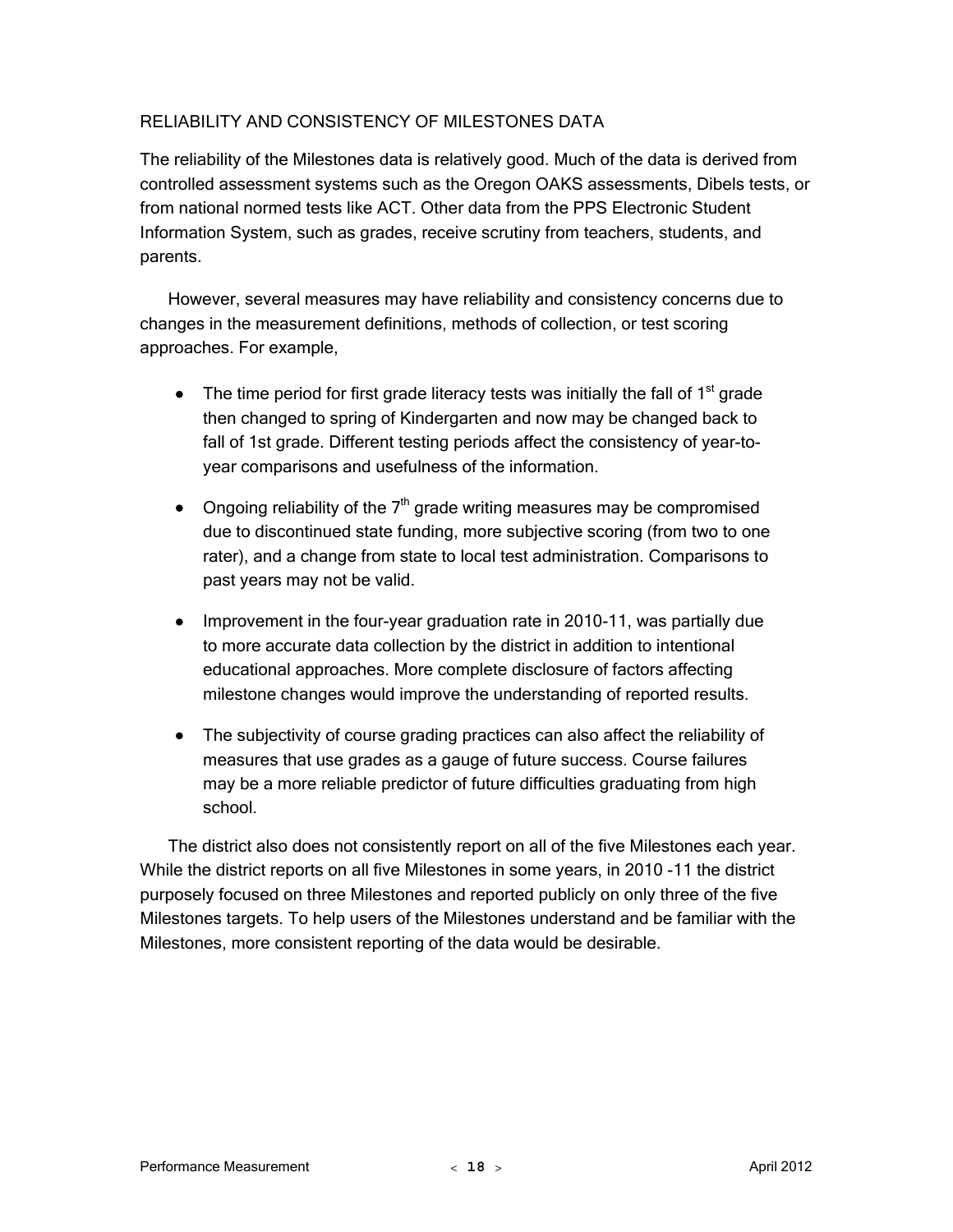#### OTHER STATE AND REGIONAL EFFORTS WILL IMPACT THE PPS MILESTONES FRAMEWORK

Two other major efforts currently underway in the region and the state may modify the definitions of certain milestones and perhaps increase the number and type of measures used by the district to define student success. The two efforts are the Cradle to Career initiative administered by All Hands Raised (former Portland Schools Foundation) and the proposed Achievement Compacts sponsored by newly created Oregon Educational Investment Board. PPS has been very influential in shaping the direction of both these efforts bringing knowledge to the discussion of how to identify performance measures and report to the public.

Cradle to Career (C2C). The C2C initiative is funded and supported by a number of public and private organizations in the Multnomah County region and is administered by All Hands Raised. It is designed to address three priorities for children and youth in Multnomah County:

- Removing disparities in success
- Linking community and family supports, and
- Ensuring every child enters school prepared to learn.

While still in the planning and development phase, C2C will establish public and private collaboratives to address these priorities. A number of academic and social indictors will be developed and tracked to determine progress in achieving five primary goals:

- Be prepared for school
- Be supported in and outside of school
- Succeed academically
- Enroll in postsecondary education or training
- Complete College/Training, and Enter a Career

While C2C has a broader measurement mandate than PPS, C2C will likely adopt a number of PPS Milestones that will serve as common metrics for other schools in Multnomah County. A C2C data team is currently reviewing existing school performance metrics and developing common definitions and data sources for all participants to use. Final decisions on C2C school performance indicators may change or modify the current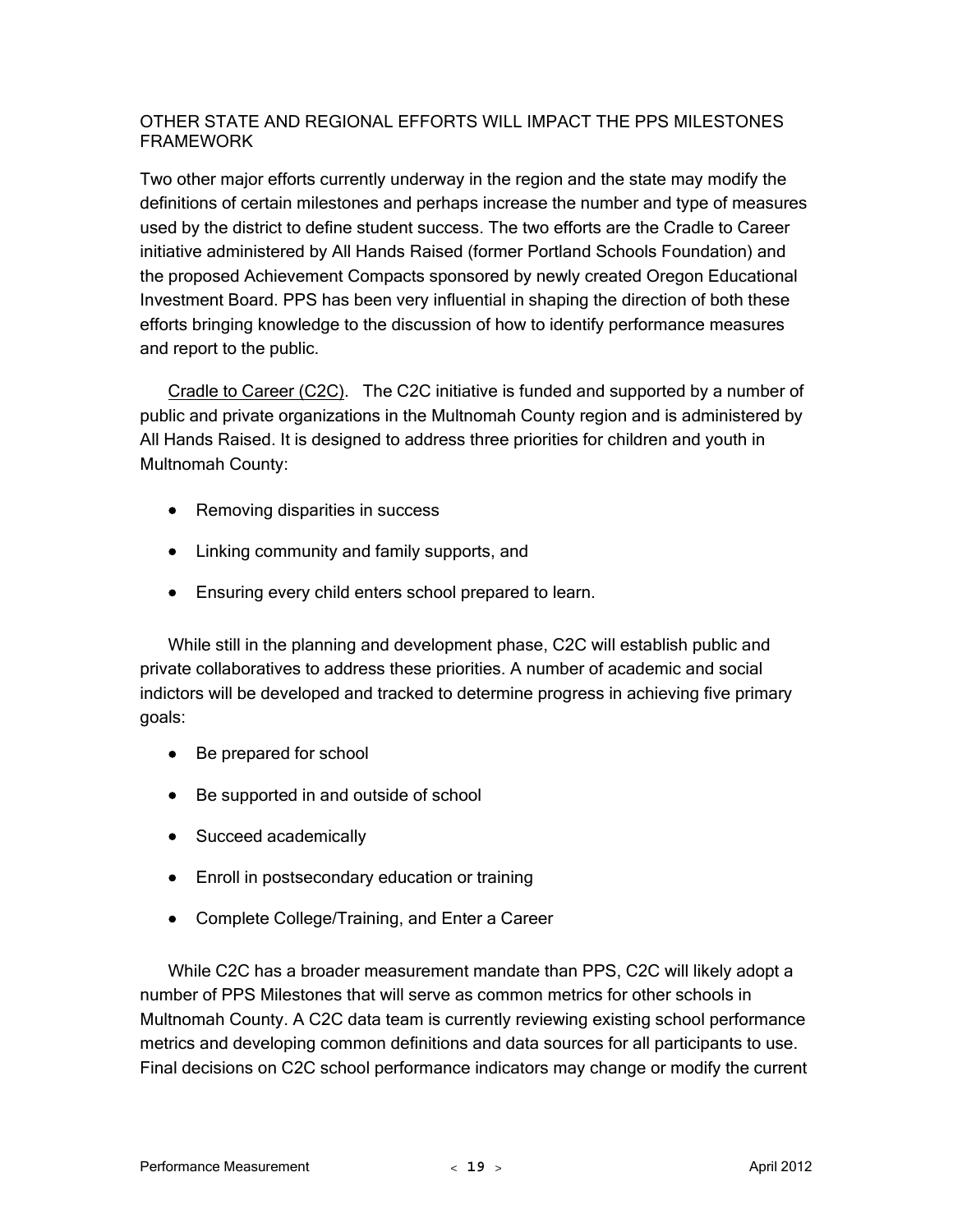definitions of PPS Milestones. Changes in definitions would disrupt the consistency of current Milestones trend information.

Achievement Compacts: Oregon Education Investment Board. The State of Oregon, acting through the recently created Oregon Educational Investment Board, is developing new funding, accountability, and reporting mechanisms to help the State achieve the state education goal of 100% of Oregon students obtaining an education degree.<sup>3</sup> One feature of this proposed effort is the creation of Achievement Compacts between the state and all education agencies that receive state funding, including K-12 school districts.

An Achievement Compact is an agreement that defines key measures of student success and sets targets for achievement. If approved by the federal government and the state legislature, the compact would replace existing accountability requirements required by the federal No Child Left Behind Legislation. The compacts would encourage all state educational agencies to align their activities around common goals, permit comparisons of student outcomes, spotlight best practices, and provide communities and parents with clear information on how educational agencies are performing.

While still under development, the Achievement Compact process will likely affect the type and nature of performance measures used by Portland Public Schools to measure and track student achievement, in particular the Milestones measures. Many of the proposed Achievement Compact performance measures will be similar to existing student achievement measures used by PPS such as the percent of students meeting proficiency targets in reading and math, or the percent of students on track to graduate from high school. However, the state may also require new or revised measures that could require the district to modify existing Milestones measures or create new measurements, data, and tracking processes.

Although the C2C and Achievement Compact initiatives may modify the existing PPS Milestones Framework, their purpose and intent compliment the overall direction of the district's existing performance measurement and reporting process. The district may lose some year-to-year trend information if measure definitions change but will gain new data that will support better comparisons with other school districts using the same measures. The district may also continue to use unique measures that are tailored to its student population and programs.

 $\overline{a}$ 

 $^3$  By 2025, 100% of Oregonians aged 25-34, will earn an educational degree: 40% will have a bachelor's degree or higher, 40% have an associate's degree or post-secondary credential, and 20 % will have a high school diploma or the equivalent.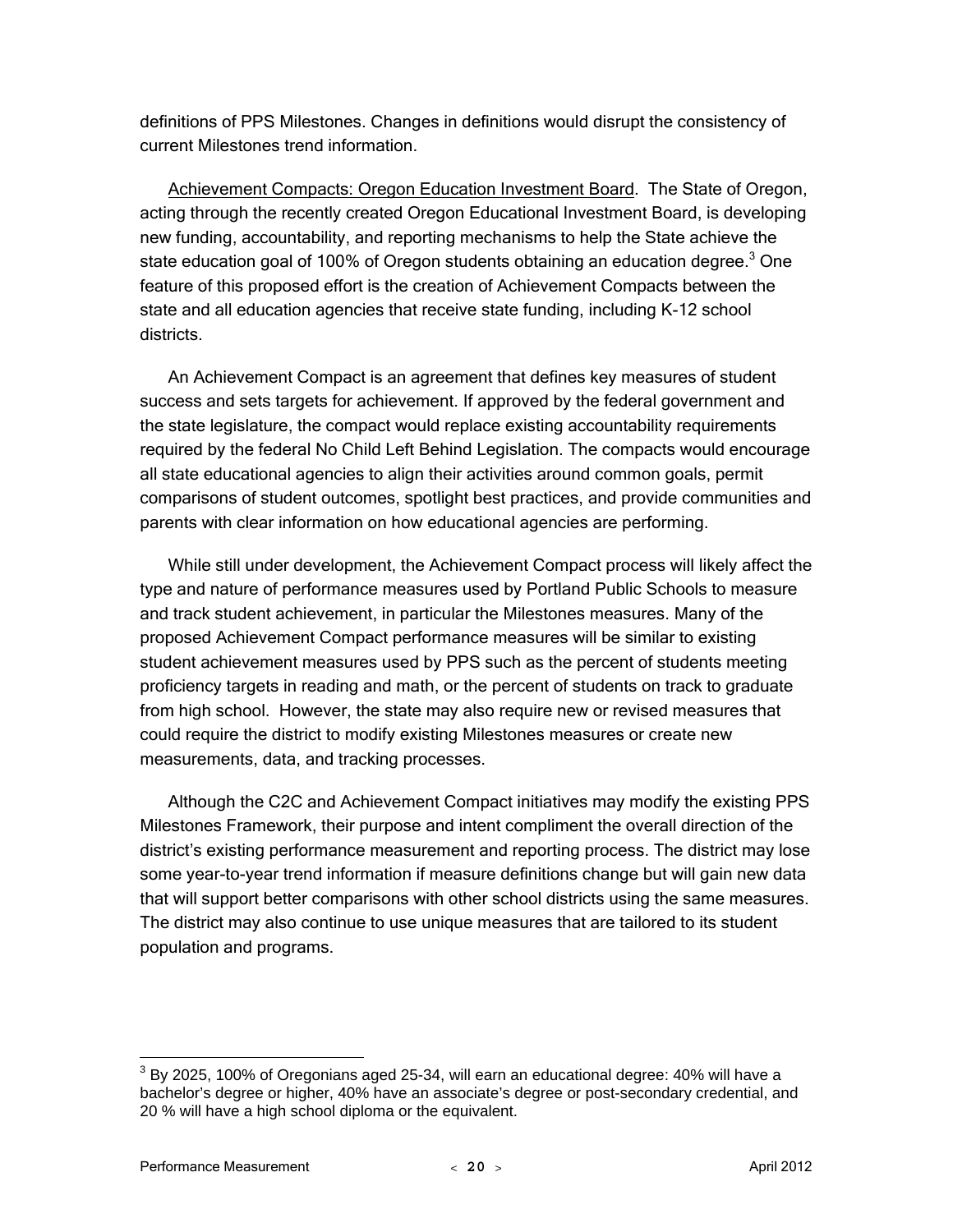## PPS Strategic Plan partially completed

he district has not yet completed their new strategic plan for the 2011–2016 time period. Although initially planned for completion in 2011-12, several factors delayed completion including efforts to plan and pass a bond measure for The district has not yet completed their new strategic plan for the 2011-2016 tim<br>period. Although initially planned for completion in 2011-12, several factors<br>delayed completion including efforts to plan and pass a bond m loss of key staff managing the strategic plan effort also slowed its development and completion.

The following graphics compares the standard elements of traditional strategic plans to the major elements of the PPS draft Strategic plan.

| <b>Standard</b><br><b>Strategic Plan Elements</b> |                                  | <b>PPS</b><br><b>Draft Plan Elements</b> |
|---------------------------------------------------|----------------------------------|------------------------------------------|
| <b>Values</b>                                     | (what we believe in)             | Core Values                              |
| Vision                                            | (where we want to be)            | Vision                                   |
| <b>Mission</b>                                    | (our reason for being / purpose) | <b>Single Goal Statement</b>             |
| Goals                                             | (what we want to accomplish)     | <b>Strategic Priorities</b>              |
| Strategies/<br><b>Priorities</b>                  | (how we will achieve our goals)  | <b>Strategies</b>                        |
| Performance<br><b>Measures</b>                    | (how we will check our progress) | Milestones                               |

My review of the PPS strategic framework $4$  and the partially completed strategic plan shows that the PPS approach contains many of the critical pieces of a standard strategic plan. However, it is missing some elements and logical links between the elements that might make the framework a more coherent and coordinated piece. In my opinion, some of the following changes might provide a more logical flow to the strategic framework and offer clearer connections between each of the elements.

 4 See Strategic Framework illustration on following page provided by Superintendent Carole Smith.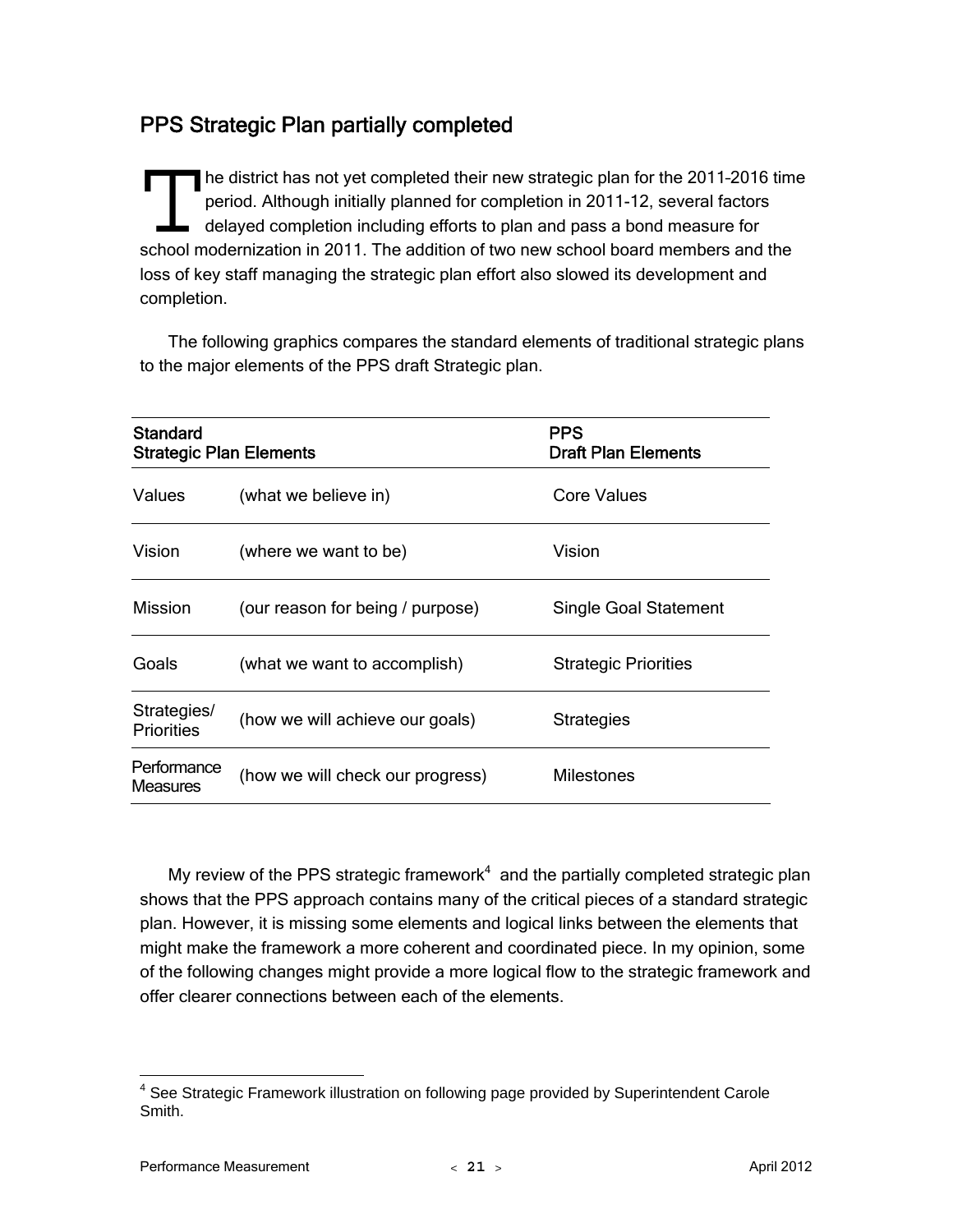• Rather than a mission statement, the PPS strategic framework has a single goal statement – "Every student by name is prepared for college, career and participation as an active citizen, regardless of race or class". The district could convert this single goal statement into a mission statement that would serve as the district's underlying reason for being and form the basis for a set of goals. The statement might read – "To prepare every student, regardless of race or

class, for college, career, and active citizenship."

• Most strategic plans identify four to six goals that flow from the mission statement. PPS identifies four strategic priorities that appear to have some of the characteristics of goals but the district does not state them in ways that are forward looking and measureable. For example, the

| <b>STRATEGIC FRAMEWORK: PORTLAND PUBLIC SCHOOLS</b> |                                                                                                                                                                                   |  |
|-----------------------------------------------------|-----------------------------------------------------------------------------------------------------------------------------------------------------------------------------------|--|
| <b>VISION</b>                                       | Equity and Excellence: Every student,<br>teacher, and school succeeding                                                                                                           |  |
| GOAL                                                | Student Prepared for Success at the Next<br>Level: Every student by name, prepared for<br>college, career, and participation as an<br>active citizen, regardless of race or class |  |
| <b>MEASURES</b>                                     | Milestones of student success at key<br>transitions                                                                                                                               |  |
| <b>CORE VALUES</b>                                  | Cultural Transformation of the Organization:<br>Equity, Excellence, Service, Collaboration,<br>Accountability, Sustainability                                                     |  |
| STRATEGIC<br><b>PRIORITIES</b>                      | 1. Effective Educators<br>2. Equitable Access to Rigorous Quality<br>3. Individual Student Supports<br>4. Partnership with Family and Community                                   |  |
| FOUNDATIONAL<br><b>ELEMENTS</b>                     | 1. Modernize Infrastructure<br>2. Sustainable Operating Model                                                                                                                     |  |

strategic priority "Effective Educators" could be stated as a goal – "To ensure every classroom has an effective educator supported by effective administrators and support staff". Measurements of an "effective educator" could include skilled in helping students achieve benchmarks and reducing achievement gaps, demographically diverse, and culturally competent.

• The Milestones are the key performance measures to monitor the success of PPS and to track the performance of students. While they provide a strong foundation for measuring academic performance, they do not provide any insight on the success of other strategic priorities or goals that the district pursues. For example, the Milestones do not provide any information useful for assessing the accomplishment of a goal such as "To Build and Strengthen Partnerships with Families and the Community". The district would need measures and data related to parent satisfaction and parent participation to determine progress in achieving this goal.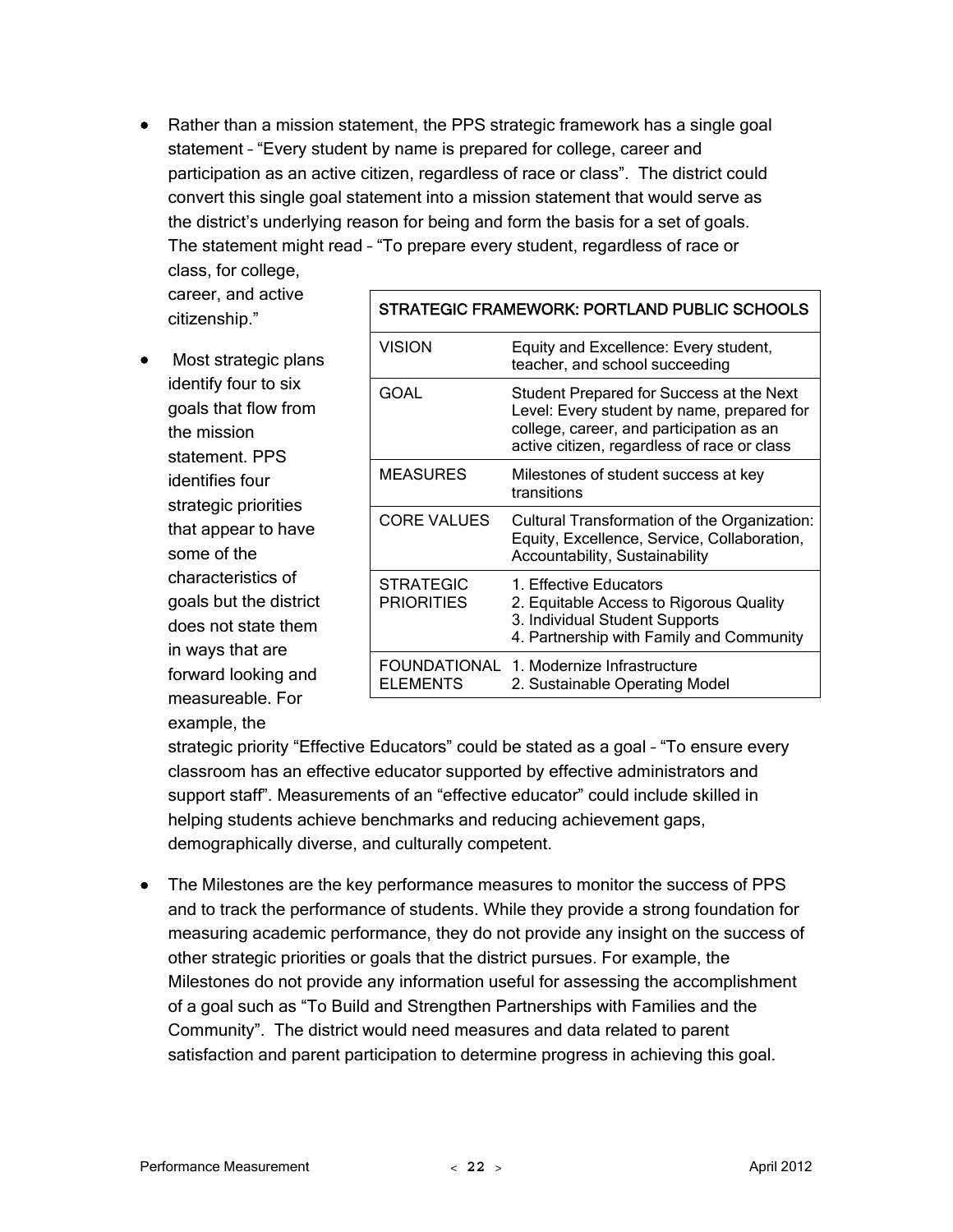• The "Foundational Elements" appear to be important elements of the Strategic Framework but are not classified as goals or strategic priorities of the district. Due to their vital importance to the delivery of educational services at the district, they may warrant elevation to goal statements or priority strategies.

#### DISTRICT STRATEGIC PRIORITIES GUIDE ACTION AND BUDGETING

Despite the partially completed plan, several board work sessions over the past year have produced a set of strategic priorities that have been instrumental in guiding district efforts and allocating budget resources. I found that the district uses these priorities to monitor and report on district efforts and to make decisions on how to allocate scarce resources. The graphic below illustrates these priority action areas for 2011-12.



Progress reporting and monitoring. Over the past several years, the district has taken significant strides to develop and use performance data to manage the activities of the district. The district's strategic priorities provide a framework for progress reporting and monitoring at the Board level and at various management levels of the organization from the executive level through the school building level. While still in the first years of this multi-year improvement plan, some of the progress reporting and review practices that have been put in place include:

• Monthly Superintendent's Report to the Board of Education - Written monthly report to the PPS Board of Education. Organized by strategic priority area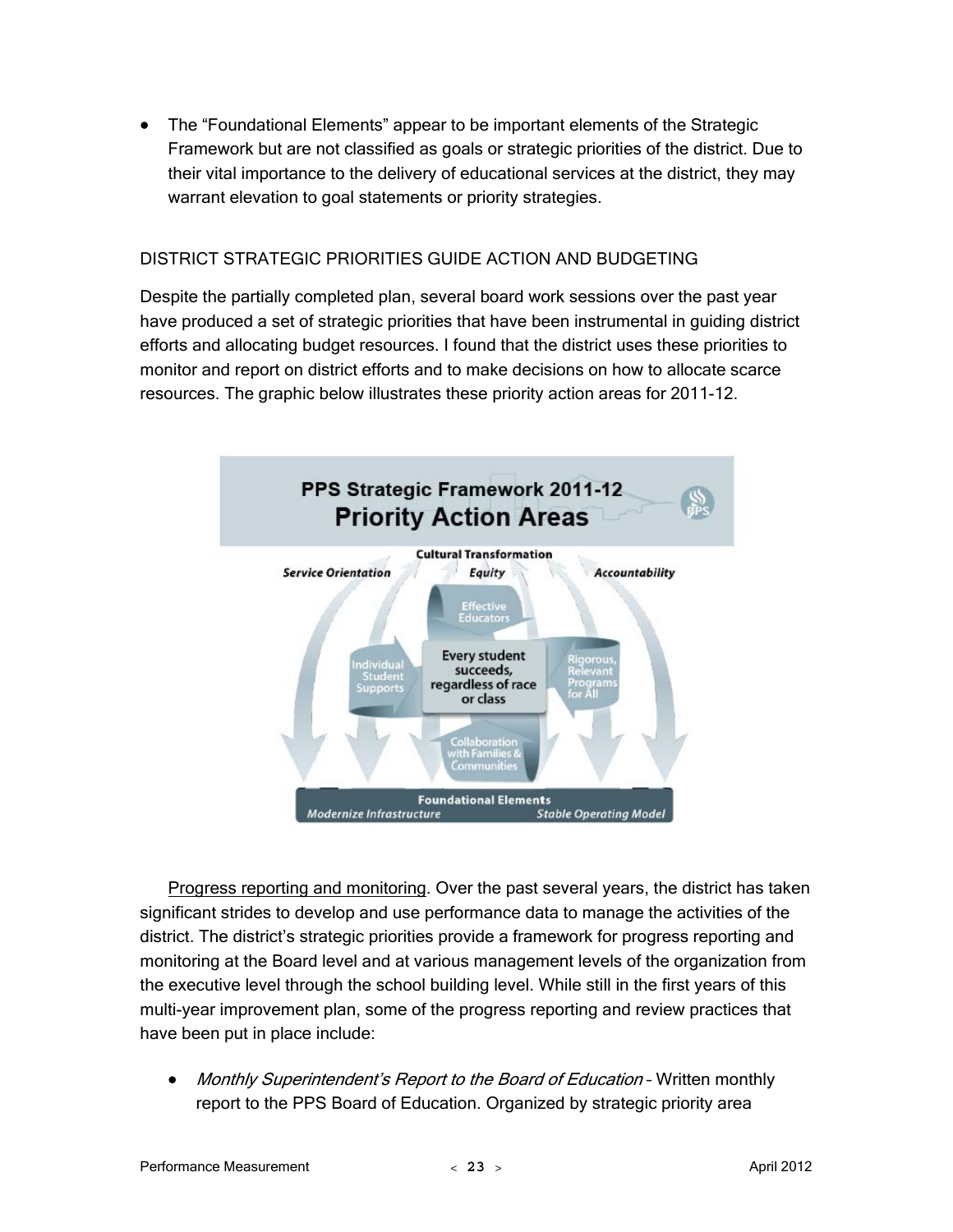the report is intended to provide a consistent and formal look at the work of the district and how efforts aligns with identified priorities, mission, and milestones.

- Executive Leadership Priority Progress Monitoring Two to three hour meeting of executive leaders from the academic and operational departments held twice a month and led by the Chief of Staff. Meetings discuss the progress of various strategies underway to address the district priorities. Participants review school and student performance data and focus on one or two strategies that are in progress.
- Pre K-12 Cabinet meetings Meeting of academic leaders, central office managers, and building administrators to discuss various initiatives and to monitor progress of work. Recent meetings focused on ESL and Special Education programs and reviewed performance data from various sources including Milestones, discipline data, and student assessments.
- School-based meetings School based personnel will also meet on various topics – data teams using Data Wise techniques to monitor student performance, Key Results teams focus on high priority high school students, and Site Councils develop and review School Improvement Plans. Much of this effort to use data better was supported by a five-year Nike grant that helped train school-based teams on how to use data for school improvement.

Aligning the budget to district priorities. Beginning in 2011-12, the district initiated a new effort to better align resource allocation decisions with the district priorities identified by the Superintendent and the School Board. District priorities must be considered when requesting, reviewing, and approving budget requests. Programs and district activities that do not align in some degree with the priorities are less likely to receive funding at requested levels. The 2012-13 budget process includes a checklist for all departmental budget requests to identify if the program aligns with district priorities. Departmental managers must indicate how the service will contribute to the desired outcomes of the district. A color-coded ranking system gives decision makers a way to determine the degree to which the service is essential and aligns with priorities.

In addition, the Board uses performance data in the annual evaluation of the Superintendent and Superintendent uses performance data to evaluate staff that report directly to her. The district also has plans to expand the use of performance data in the evaluation of district employees at many levels.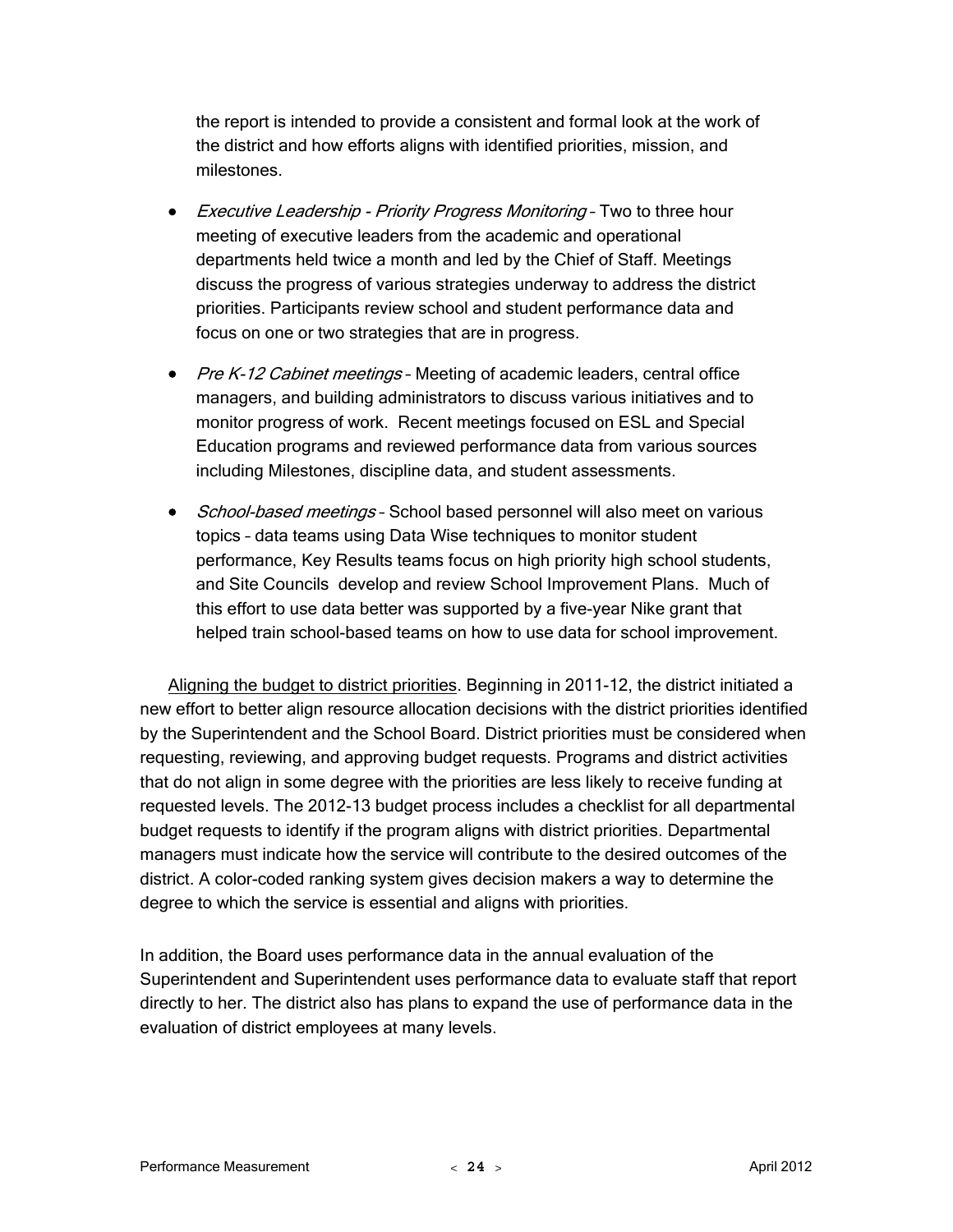### Additional actions to improve performance measurement and reporting

PS is making significant progress in developing and implementing systems to manage performance. Consistent with the overall goals of the district, management is currently placing emphasis on measuring, monitoring, and **PS** is making significant progress in developing and implementing systems to manage performance. Consistent with the overall goals of the district, management is currently placing emphasis on measuring, monitoring, and re insights on the academic progress of PPS students.

However, a more comprehensive performance management system would also include other practices that are not part of the PPS approach or are only partially implemented. For example, the district does not adequately measure and monitor fiscal and financial performance, and or provide ongoing reports and information on operational and business results. While the effectiveness of academic programs is most central to the purpose of the district, the community also has an interest in the efficiency and productivity of school operations. The business operations departments (Finance, Transportation, Building Operations and Maintenance, etc.) have started to develop a comprehensive performance measurement and monitoring system for internal management purposes that could offer several key performance measure for public reporting. Better information on these services would help report users assess the degree to which the district is progressing toward modernizing its infrastructure, a foundational element of the district strategic framework.

The district could also consider developing a few high level measures on the financial condition and position of the district. These measures could provide the public with insights on general trends related to funding per student and the costs of instruction. The district's ability to sustain an appropriate level of service over time would help the community understand the long-term impact of changes in funding levels. Measures related to organizational efficiency and sustainability would provide information to assess whether the district has a stable operating model, another foundational element of the district's strategic framework.

Finally, the district might consider developing a standardized annual accountability report to the community. The 2011 Report on Our Schools called "Focused on What Counts" is a good example of a report that provides general information on the district and data for accountability purposes. While the district has prepared such reports over the years, they are not standardized or solely dedicated to providing objective information on the performance of the organization. The district could consider developing an external accountability report using a model developed by the Governmental Accounting Standards Board called "Service Efforts and Accomplishments Performance Information". This model is currently used by the City of Portland, Oregon, and King County, Washington, to report service performance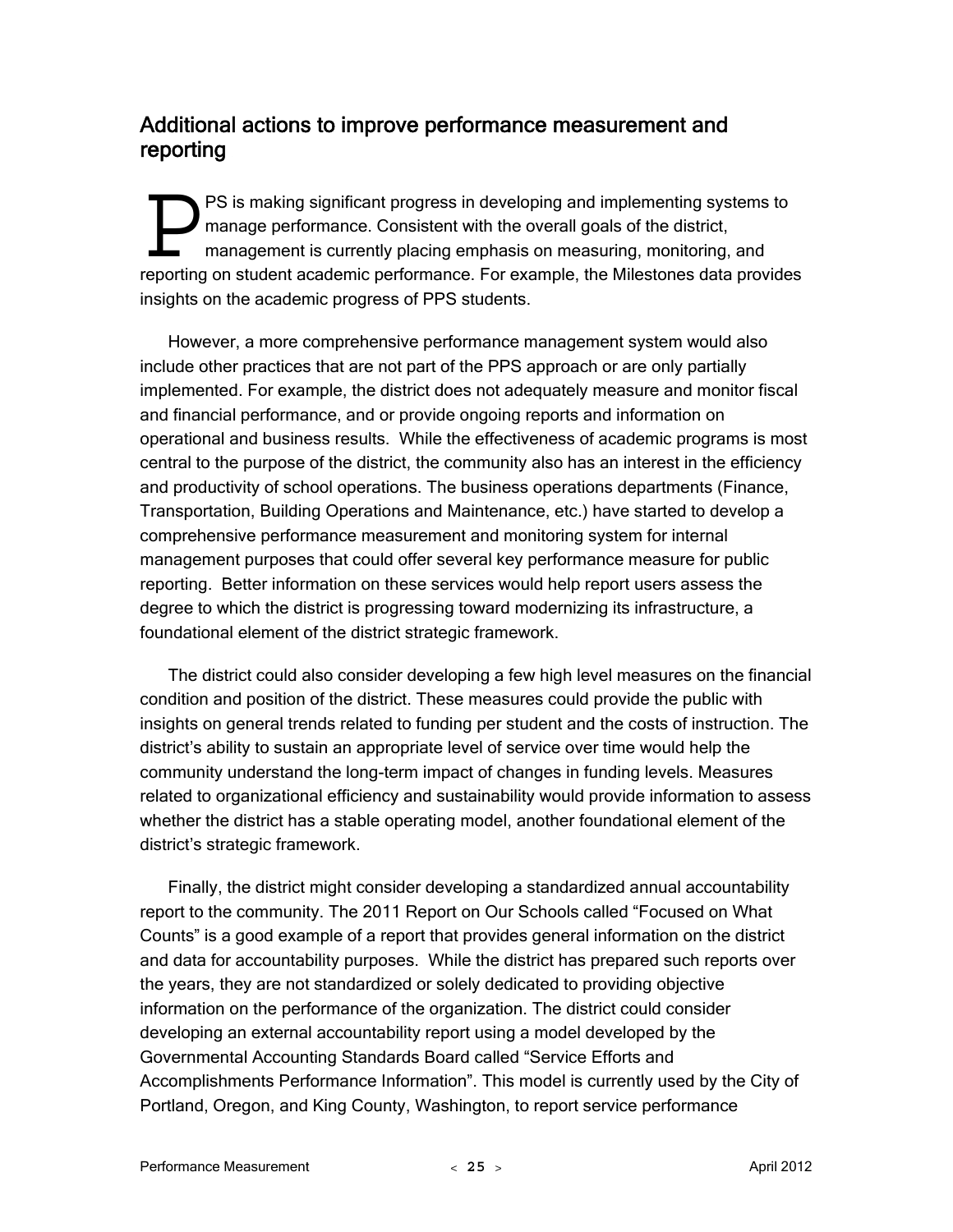information to their respective communities. To the best of my knowledge, no public school district is using the SEA reporting model.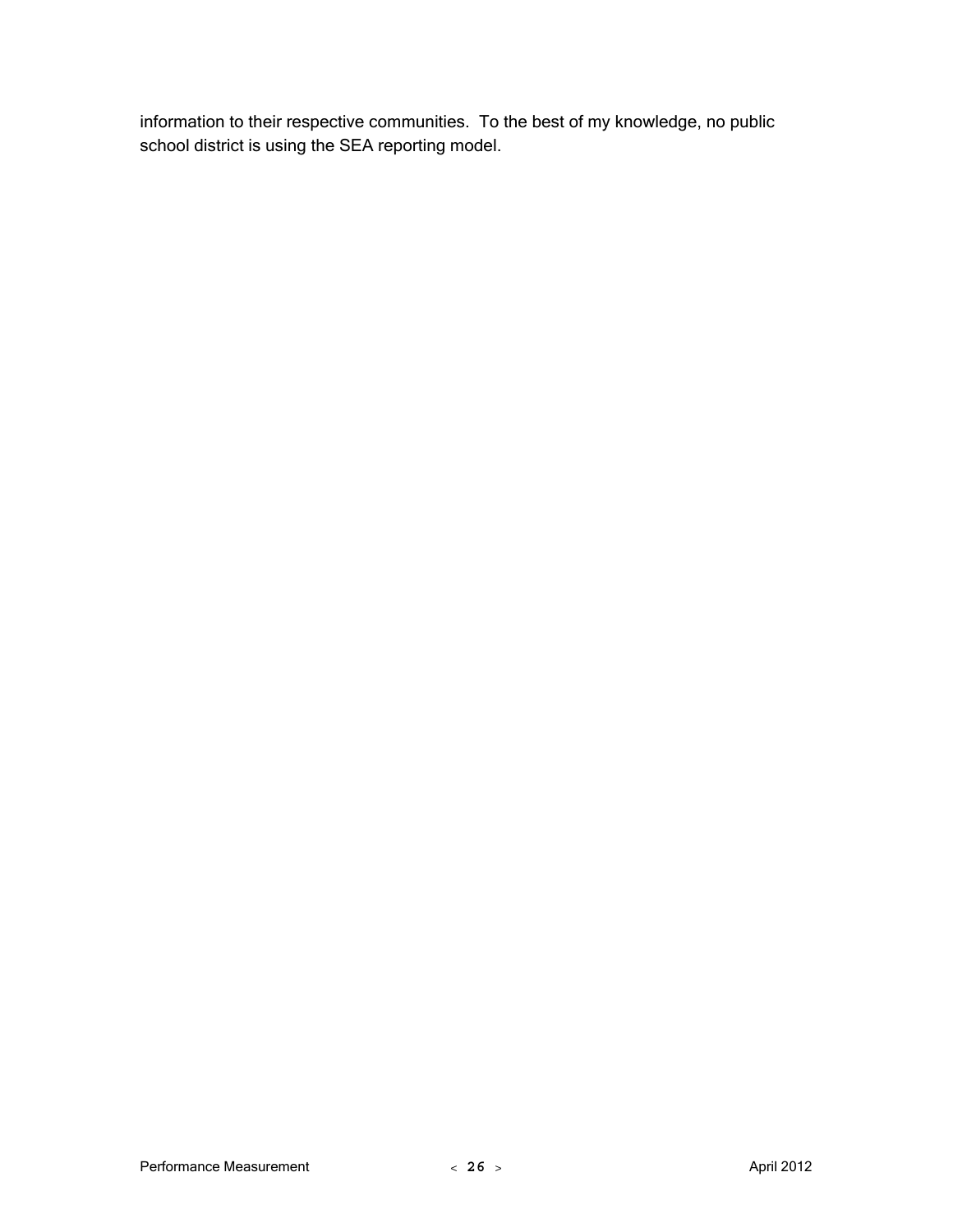## RECOMMENDATIONS

n order to improve performance measurement and reporting practices at PPS, the Superintendent and the School Board should take the following actions: n order the Supe

- 1. Finalize the District Strategic Plan. In view of the lateness in the school year, the district may wish to develop a new plan for the 2012 – 2017 time-period. This new plan should build off of prior planning work with a focus on the following:
	- a. Confirm and clarify the mission of Portland Public Schools
	- b. Identify a limited number of measureable and forwarded looking goals. The current strategic priorities could be the basis for these goals.
	- c. Establish a set of performance measures on business and financial operations to complement the existing Milestones on student achievement.
	- d. Identify the strategies that the district will use to achieve each of the goals of the district.
	- e. Establish formal processes to monitor and report on the status of strategies and the accomplishment of goals.
- 2. Confirm the validity and improve the reliability and consistency of a few of the Milestones indicators. The district should evaluate a few of the existing Milestones measures -  $7<sup>th</sup>$  grade writing and  $8<sup>th</sup>$  grade algebra - to confirm that they are valid predictors of success at the next school level. In addition, the district should strive to improve the reliability and consistency the milestones data to ensure reported information is complete, understandable, and credible.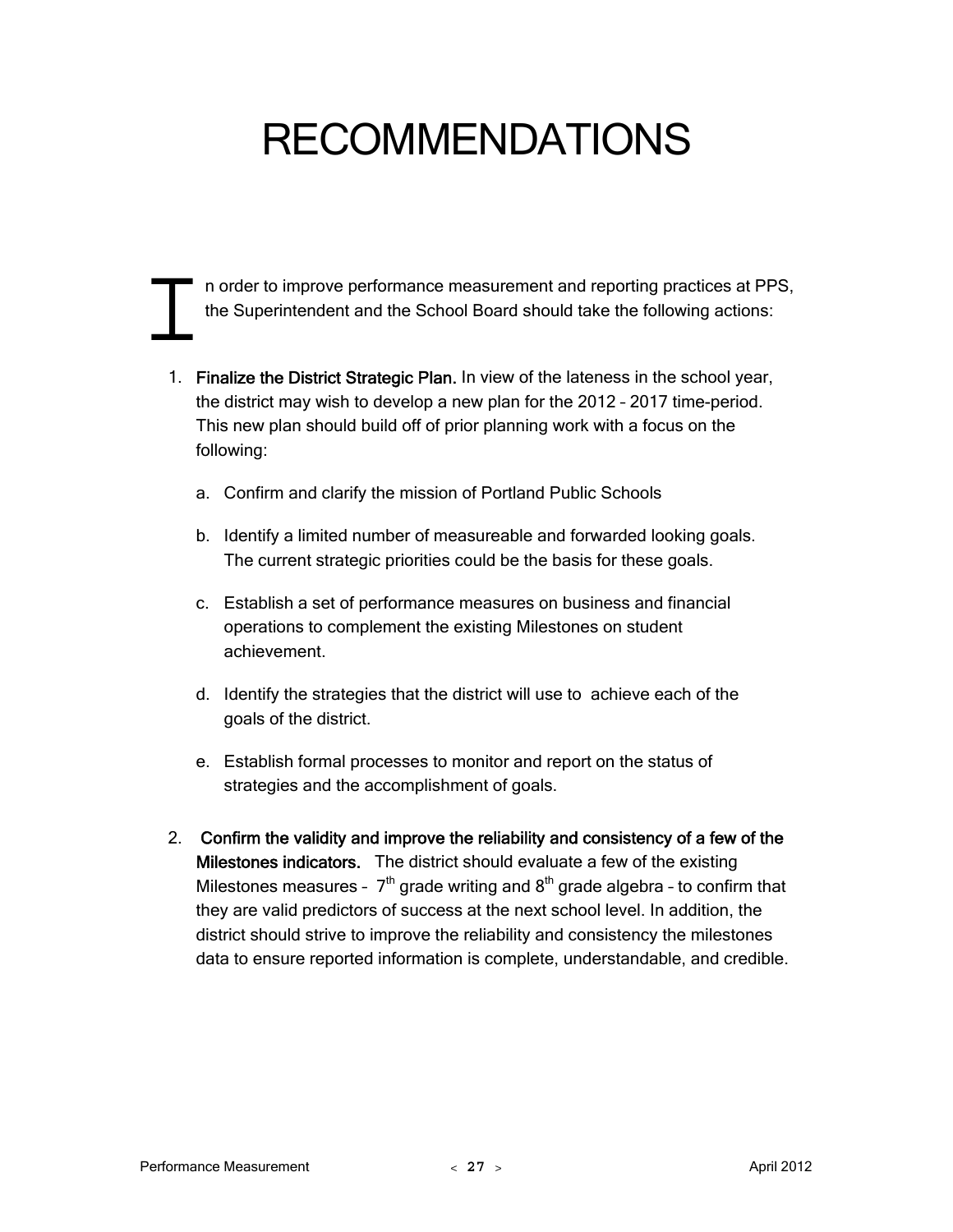3. Improve processes for monitoring and reporting on district performance. The district should consider developing additional performance indicators on service efficiency and financial condition to strengthen accountability to the community. The district should also consider establishing formal monitoring and reporting processes once or twice a year to review progress, assess performance, and initiate improvements. The district should also consider issuing a brief annual report on the accomplishments of key district goals using established performance measures as indicators of progress.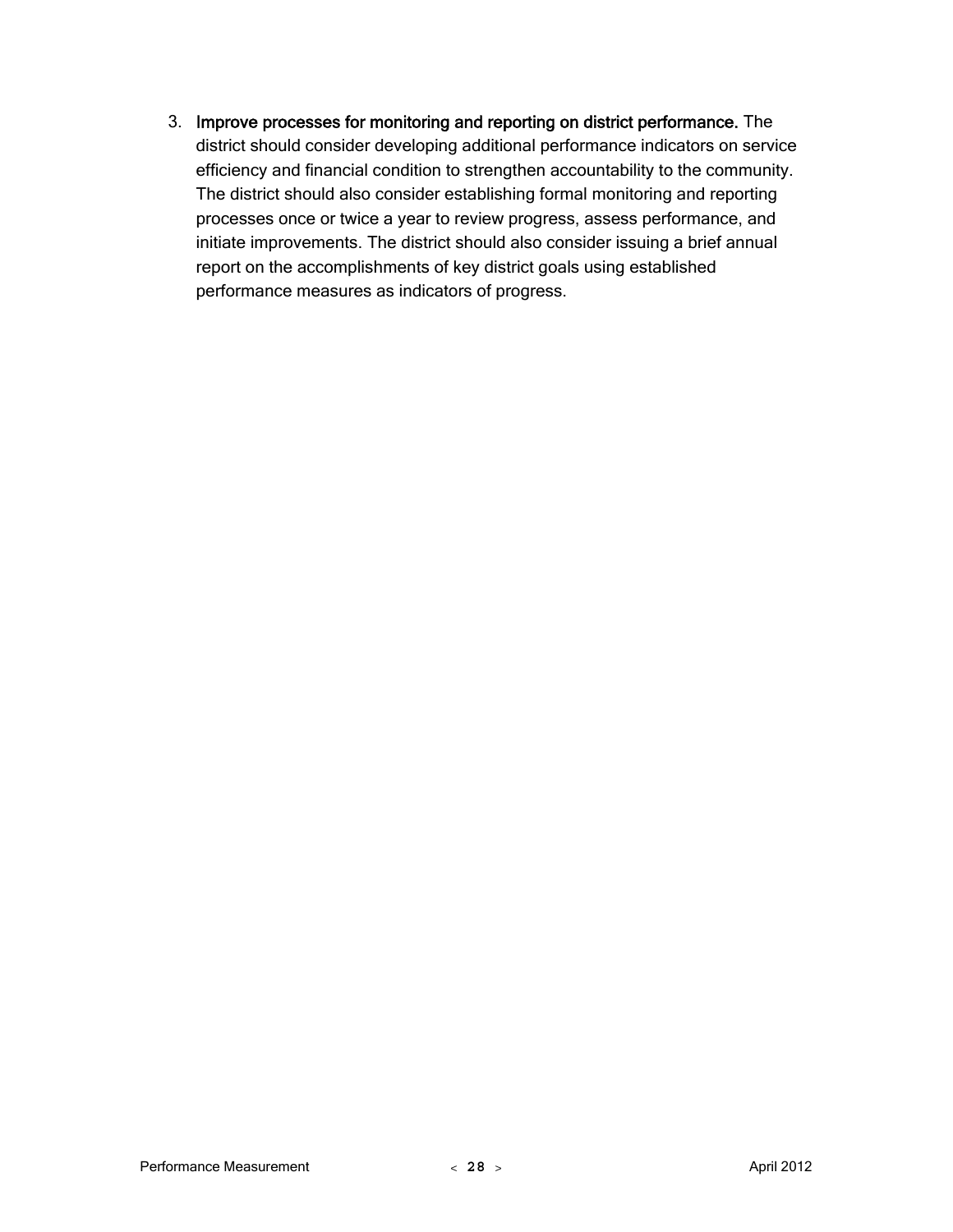## MANAGEMENT RESPONSE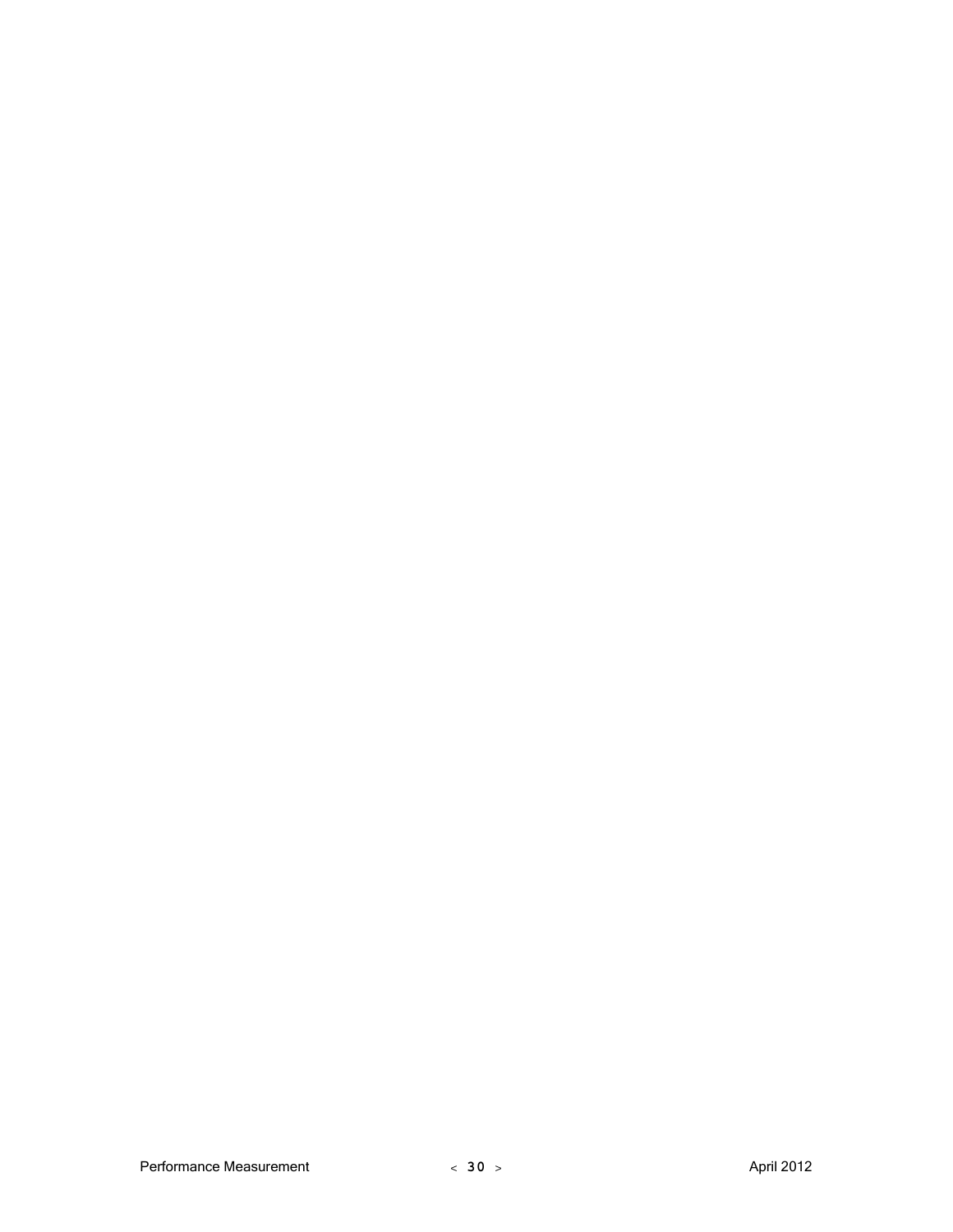

## **PORTLAND PUBLIC SCHOOLS**

501 North Dixon Street / Portland, OR 97227 Telephone: (503) 916-3200 / Fax: (503) 916-3110 **Carole Smith** Mailing Address: P. O. Box 3107/97208-3107 Email: csmith1@pps.net

#### **OFFICE OF THE SUPERINTENDENT**

April 24, 2012

Richard C. Tracy, District Performance Auditor Portland Public Schools Board of Education 501 N. Dixon Street Portland, OR 97227

Dear Mr. Tracy,

Thank you for your work reviewing performance measurement and reporting at Portland Public Schools. I appreciate the way that you have highlighted the progress that we have made in this area while giving concrete and insightful recommendations for how to proceed. While we recognize that there is still work to be done, we have made tremendous strides in this area in the last three years and have been out in front of these initiatives across the state. Beginning with our Milestones Framework in 2009 and the Board's affirmation of the 2011-12 strategic priorities, PPS has been able to measure progress on a few key targets and focus our work to reach our goal of "every student succeeds, regardless of race or class."

#### **District Strategic Plan**

I appreciate your recommendation that we should finalize a strategic plan and your articulation of key points for its development. My review of successful districts also indicates that best practices for raising student achievement include a clearly articulated vision and performance measurements. The 2011-12 strategic priorities have been a great first step. As you pointed out, we have been able to utilize that Board-affirmed framework to prioritize our budget proposal for next school year and created the Priority Progress Monitoring team to ensure that our work remains focused on these strategies.

I will be meeting soon with Board leadership to formalize a strategic plan for years to come that moves us from a budget-constrained model to one that can deliver academic achievement for every student, regardless of race or class. I am eager to engage in this work of creating a long-range vision for the District. Next year's Kindergartners are the class of 2025 and we have the opportunity to create the public school system that we want for them.

#### **The Milestones Framework**

Our Milestones Framework has provided us with a consistent way to communicate with families and the community about the district's performance at key learning stages and our progress at closing the achievement gap between white students and our lowest performing racial subgroup. In practice, our milestones framework makes visible progress we make toward our new racial equity policy and the values that underlie this.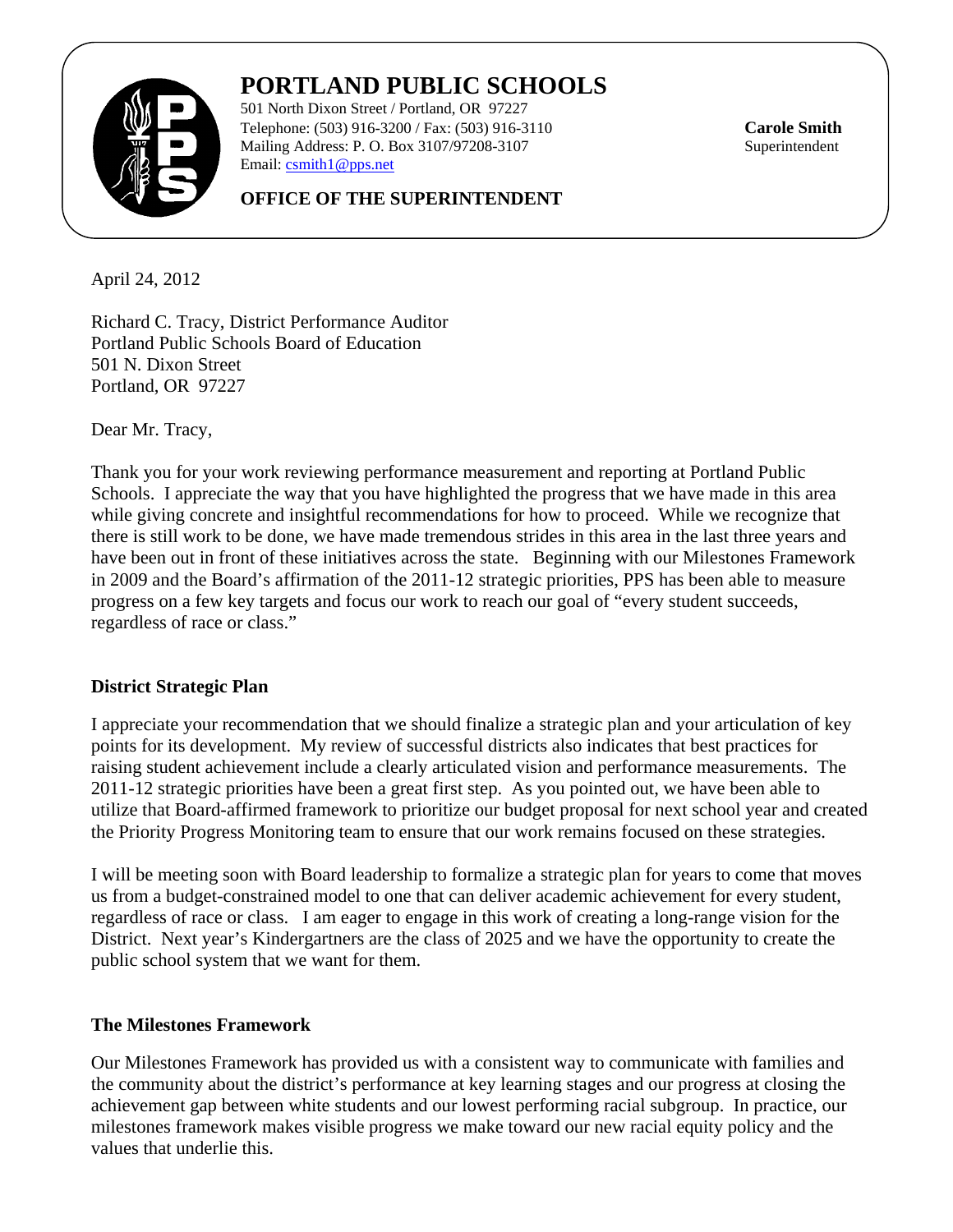In developing the milestones, we looked at a number of districts' frameworks, including Montgomery County, Charlotte-Mecklenberg, and Seattle Public Schools. This is our third year of committing to targets for three of our milestones. The district-wide targets (5 point gain for all, 5 point narrowing of the gap) were selected to be a stretch goal, yet achievable. The ultimate target is 100%—every student, every school. With these goals in mind we have been able to focus our work across the district. Individual schools or clusters may set more aggressive targets than the district-wide target, but every school has milestone targets and the strategies for how to meet those targets are reflected in their School Improvement Plans.

Additionally, the district-wide milestones are a performance measure on my evaluation and that of all my direct reports. Regional Administrators' evaluations include milestone outcomes for their clusters, and principals' evaluations include milestone data for their schools.

The PPS Milestones Framework has served as a model for a number of the initiatives taking place around the state. PPS staff have been involved in the development of the Achievement Compact indicators as well as those for the Cradle 2 Career. As you point out in your recommendations, we are in the process of reviewing and aligning our current milestone targets with these other process indicators and ensuring that all the Milestones are valid predictors of success at the next school level.

#### **Monitoring and Reporting on District Performance**

I appreciate that the audit recognizes the number of reporting mechanisms that school districts across the country are required to provide through federal and state regulations. With the new Achievement Compacts, Oregon school districts will now have additional data points. While I have mentioned that we are currently working to simplify and streamline our indicators, it will continue to be a challenge to focus our work and communicate progress effectively. Once the Board has approved the Achievement Compacts, staff will develop a communications plan around our progress toward these performance indicators as well as our other district goals.

I also recognize that our current financial situation requires that we do business differently. We will not be able to wait until budget season to identify efficiencies and align our work. This will be a yearround process. Staff will begin to identify performance indicators on business and financial operations and service efficiency that we can use to monitor our work in this area and communicate with our constituents.

Thank you again for your research and recommendations in this audit. I anticipate that even with diminished resources, we will be able to implement a number of your recommendations in order to continue to improve our communication regarding performance measurement. This will also continue to concentrate our efforts on our primary focus—every student succeeding, regardless of race or class.

Sincerely,

ardie Smith

Carole Smith